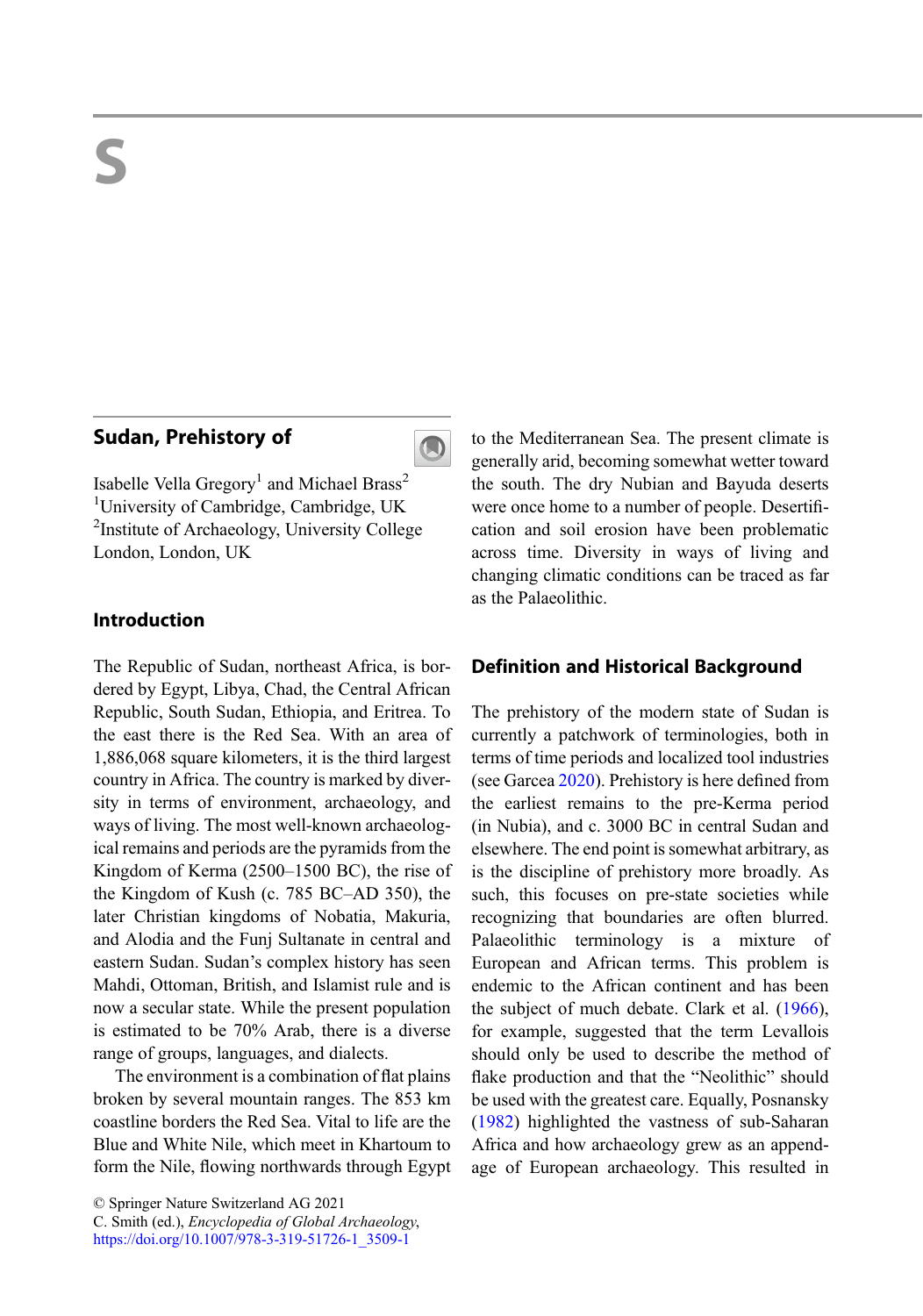numerous problems, including the Stone Age being seen via the lens of the European Palaeolithic. The appearance of new tool types caused consternation and resulted in a number of site-specific terminologies in African archaeology (e.g., Sangoan and Capsian). More problematically, the Eurocentric point of view was at odds with the climate setting across the continent. More recently, Scerri ([2019\)](#page-15-0) has shown how tool nomenclature is at odds with populations and that nomenclature is reflective of research history, rather than a methodical and consistent study of assemblages. As such, the terms Acheulean and Levallois are used here strictly to denote techniques, whereas the Three Age system is used only in the broadest sense. Furthermore, many of the terminologies used by Palaeolithic scholars in the Sudan are either regionally specific or, like Nubian Complex, have come under question for their utility. At the outset, it is noted that concepts like Mesolithic and Neolithic are insufficient in both European and African archaeology.

There are added problems in this scenario. For a long time, Sudanese archaeology focused on Nubia and was largely seen through an Egyptian lens. Sudanese prehistory owes its framework largely to Anthony John Arkell, a British archaeologist and colonial administrator, and the International Rescue Nubian Campaign (a joint Egyptian-Sudanese request to protect sites after the building of the Aswan High Dam was proposed in 1954). The influence of this project continues to be reflected in fieldwork centered around the Nile north of Khartoum. Indeed, the missions that venture into the eastern Sudan and wadis outside of the Nile valley remain the exception. This problem is felt by a number of archaeologists (for a full discussion on these gaps see the December 2020 issue of *Azania*).

#### Key Issues and Current Debates

#### Early Hominids, Palaeolithic

The spread of hominids in Sudan remains the most understudied area, with the only anatomical remains being the Singa skull. Found in 1924 in a riverbed near the house of the Funj province

governor W.R.G. Bond, the skull dates to 131–151 ka (U-series, McDermott et al. [1996\)](#page-15-0). Its initial discovery resulted in debates about relations with "Bushmen" in southern Africa. Found embedded in a limestone concretion in the Blue Nile, the skull has been subjected to a number of cleaning attempts. The face below the orbits is missing. Scant evidence points to an ancestor of modern humans. The skull was found with a number of fossilized animals and tools, including some from nearby Abu Hugar (25 miles away). While skeletal evidence remains lacking, more recent work has shed more light on Pleistocene environments. The Middle Atbara Badlands yielded a thick deposit that stretches from Khashm el Girba to Halfa al Jadida. Abbate et al. [\(2010](#page-14-0)) divide this into two synthems (stratigraphic units): (a) the Butana Bridge Synthem (BBS) and (b) the Khashm el Girba Synthem (KGS). The BBS is 10 m thick and has vertebrate remains and a number of Acheulean artifacts. It was deposited from the late Early to early Middle Pleistocene. The BBS is made of three stacked intervals. The top of interval (i) yielded a skull of Elephas recki recki and some postcranial remains, the maxillary bone of Hippopotamus cf. gorgops, fragments of Girafidae indet., and a few remains of Bovidae (indet.) and a carapace of Testudines (indet.). Interval (ii) is very rich in lithics, mainly chert.

After this there is a gap of c. 100,000 years followed by 40 m thick KGS fluvial deposits. These contain vertebrate remains and late Acheulean to Middle Stone Age artifacts. Divided into 3, KGS 1 is a time of meandering rivers, dating to the MIS7 wet period, whereas KGS2 and 3 show episodes of increasing rainfall (MIS 5.3, 5.5) following by arid conditions (MIS 4). KGS 1 has a number of fossil fragments of *reki reki*, an equus tooth fragment, remains of Hippopotamus amphibius, Crocodylus niloticus, and a large sized *Testudines* (indet.). A number of KGS 1 sites on the Atbara plain (009, 019, 021, 022) have yielded numerous lithics. KGS 2 and 3 contain evidence of mollusk patch reefs dating to the late Middle to the Late Pleistocene. KGS2 fauna include Nilotic crocodile, Reki reki, hippopotamus, Phacochoerus, Giraffa carmelopardalis,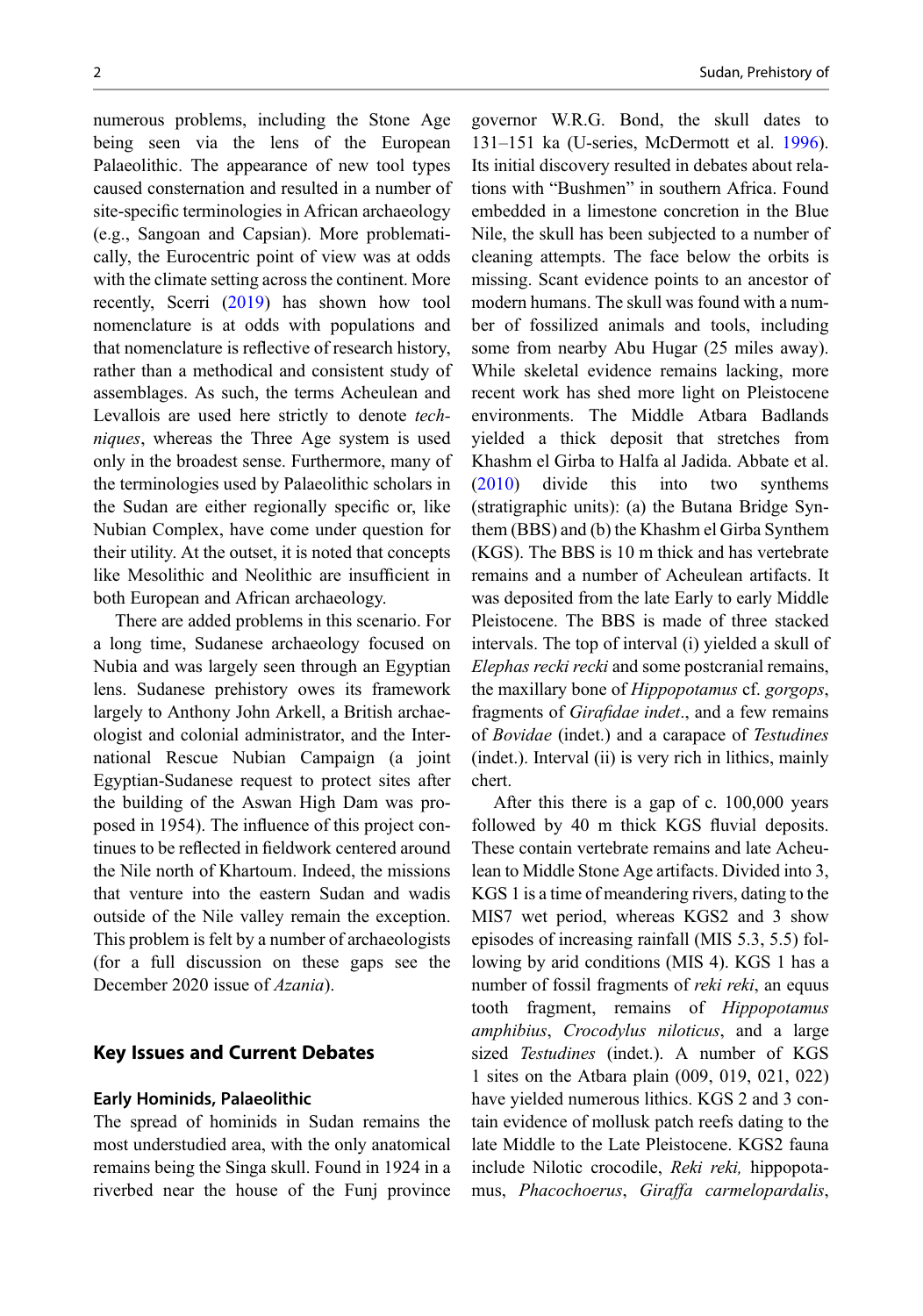Nyala, Syncerus antiquus, Taurotragus, and some bovids. KGS3 has yielded scanty remains of hippopotamus, a large sized gazelle, and some Bovidae, alongside some small quartz flakes and flint blades (Abbate et al. [2010\)](#page-14-0).

More promising data come from the Atbara plain, which is 200 km wide and 400 km long and bounded by the el Awad hills to the west and the Red Sea hills to the east. Atbara 047, on the left bank, has yielded a number of mollusk shells. It also has a palaeosurface with traces of tree trunks in life positions and 12 unretouched flakes. Site AT 006 yielded the partial skeleton of Syncerus antiquus and small chert and quartzite flakes with frequent small blade components. The KGS is overlain by a thin alluvial and colluvial sand containing Late Stone Age artifacts.

In short, the BBS activity has been linked to the late Acheulean, and the KGS1 to the Levallois. Calendric dates are few, with the BBS faunal assemblage dated to the Early Pleistocene. Abbate et al. ([2010\)](#page-14-0) have associated these activities with the presence of Homo erectus/ergaster and the spread of *Homo sapiens sapiens*. Geographically, this is plausible as the Nile corridor was a major thoroughfare. However, there remains a lack of anatomical evidence that can be correlated with lithic assemblages. As Scerri [\(2019](#page-15-0)) notes, this remains a major problem with tool type nomenclatures, which do not necessarily correlate with human species. That said, the Atbara river (originating in the Ethiopian highlands) is part of a dynamic region that served as an important corridor between East Africa and the Mediterranean, and this region is ripe for further study, as discussed by Masojć et al. [\(2019](#page-15-0)) with reference to the eastern desert.

The Western Periphery of the Red Sea (WPRS) is an ideal corridor between East Africa and SW Asia, in terms of geography and habitat. The Danakil Depression has a rich fossil record, but there is a significant lack of data from Eritrea and Sudan. In a survey of the Agig coastal zone and the Khor Baraka basin Beyin et al. ([2019\)](#page-14-0) examined the possible route to the WPRS via Danakil, uncovering a number of Stone Age sites. This reveals that hominins exploited diverse landscape,

produced good quality raw materials for tools, and made use of coastal niche aquatic resources.

The majority of Palaeolithic sites were identified via lithic scatters, with a number of sites lost as a result of the evolution of the Nile. The earliest known sites date to the Late Acheulean and are generally located close to ancient terraces or on top or on the slopes of jebels (mountains). Arkell [\(1949b](#page-14-0)) examined a number of sites and referred to the Palaeolithic as the Stone Age, although its dates do not necessarily work in tandem with the SA elsewhere. Khor Abu Anga yielded numerous artifacts in situ, which Arkell [\(1949b\)](#page-14-0) compares with the Chelles-Acheul culture and some earlier material. The site included a number of Acheulean hand axes (for a reassessment see Carlson [2015\)](#page-14-0). Stone tools, mostly Acheuelean, were also identified in a number of sites between the Second and Sixth Cataracts. More secure information comes from al-Jamrab, providing a well-documented and well-dated sequence Middle Stone Age sequence in a location far from the Nile River (Spinapolice et al. [2018\)](#page-15-0). This region may have been a key "marginal" wetland.

The Middle Palaeolithic (Middle Stone Age) of the Central Sudan has been subdivided by van Peer [\(1991](#page-15-0)) into (a) the Early Middle Palaeolithic/Nubian Middle Stone Age, (b) the Middle Palaeolithic (Nubian Mousterian and Denticulate Mousterian), and (c) the Late Palaeolithic (Khormusan). The first is characterized by Nubian Levallois technology, which has two types of cores. The Middle Palaeolithic is defined by a number of scrapers, denticulates, and notches. A number of sites are known in the Second and Fourth Cataract. In the Sudan the Late Palaeolithic Khormusan appears to be confined to the banks of the Khor Musa. The Khormusan industry, dated to c. 40 kya (Wendorf et al. [1979\)](#page-16-0), uses different raw materials for tools, although these are still seen via the lens of the Levallois. A number of Khormusan sites have yielded abundant faunal remains, especially Bos primigenus and fish.

The Upper Palaeolithic (Late Stone Age) is mainly known from the Second Cataract region. The main lithic industries are Halfan, Ballanan, and Qadan. A number of smaller industries such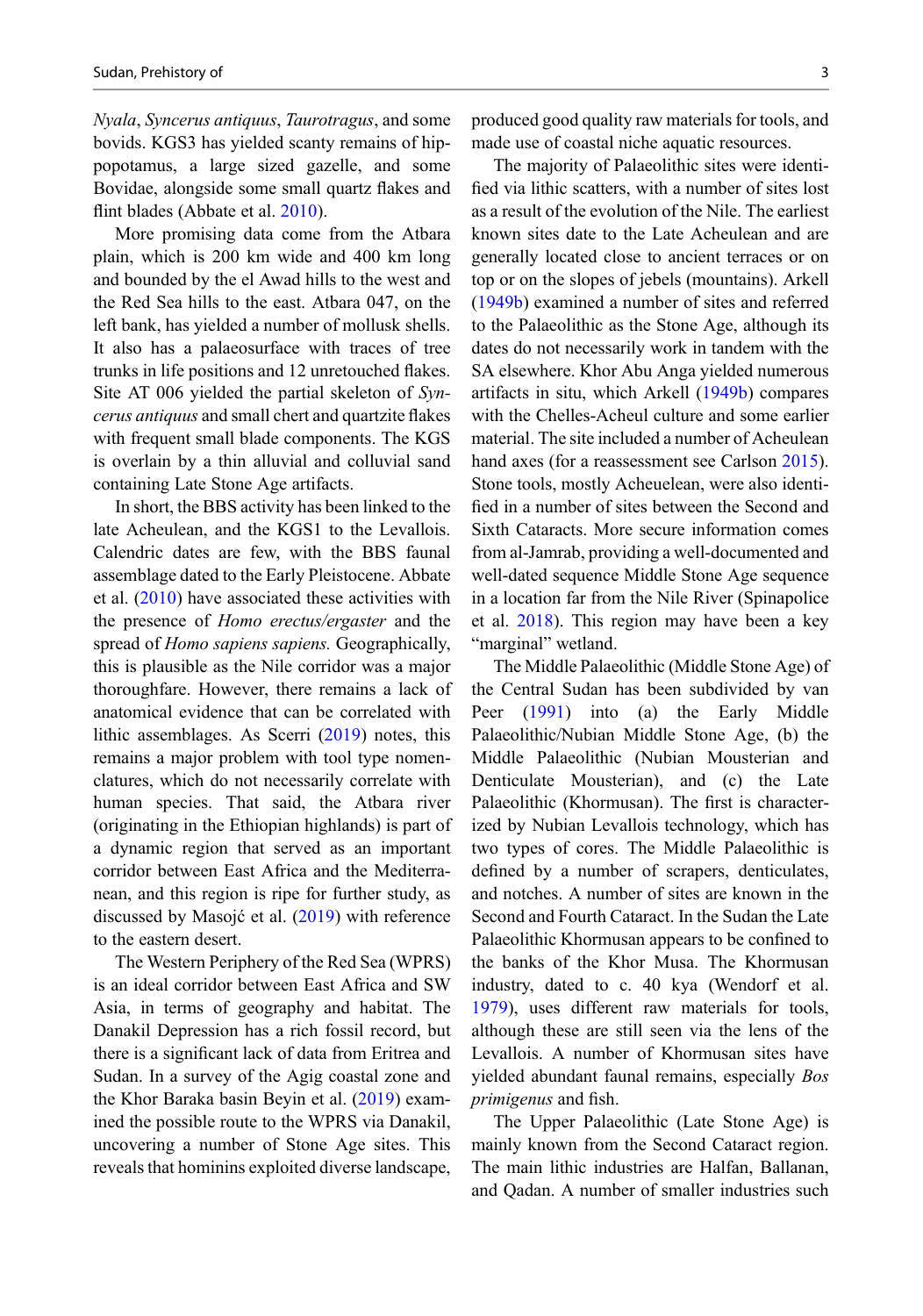as Sebilian (found at Kom Ombo, Egyptian Nubia) and Gemaian are very poorly defined (Usai [2019](#page-15-0)). The Halfan industry (type site Wadi Halfa, Second Cataract, c. 19,500–17,500 BC) is characterized by small flint, agate, or fossil wood pebbles. Site 443 has also yielded fireplaces with a base made out of pebbles. This included a number of ostrich shell beads, fragments of hematite originating from Batn el-Hajar, and remains of Bos primigenus, antelope, gazelle, hippopotamus, and fish (Vermeersch [1992](#page-16-0)). The Sebilian is characterized by macrolithisim. This remains undated, except for an association with Nilotic sediments (Usai [2019\)](#page-15-0). However, Osypiński et al. [\(2016](#page-15-0)) posit that it remains in use as late as 16 kya, at least in the Affad region (southern Dongola reach). The Ballanan and Qadan industries share common traits in their reduction technology. While the former seems to favor blades and the latter flakes, the distinction rests on a small number of sites. Indeed, the only sites associated with the Qadan are mortuary, including the cemetery at Jebel Sahaba (Wendorf [1968a\)](#page-16-0).

The terminology can be overwhelming. The ESA (Acheulean) is followed by the MSA (Sangoan) and the LSA (Lupemban-like, with the Lupemban being a Central African industry from c. 400 ka). Some of the best information comes from Saï Island, particularly site 8-B-11. Here there is a clear transition from the Early to Middle Stone Age (Van Peer [1991\)](#page-15-0), with the earliest phases dating to as early as c. 220 ka (Van Peer et al. [2003\)](#page-15-0). There is the exploitation and processing of pigment minerals. This site is particularly important as there are stratified deposits from the late Middle to the early upper Pleistocene. There is repeated Middle Pleistocene occupation along the banks of a small gully. The sediments date to 220–150 ka and tools have been labeled as Acheulean followed by the Sangoan. The sequence is truncated by Nile flood plain silts in which three occupation levels with Lupembanlike Nubian complex assemblages are stratified. The gully fill is overlain by black Nilotic silts with two in situ occupation levels. Here, the lithics are thin bifacial foliates and the blanks derive from the Levallois, Nubian, and discoidal reduction strategies. The black silt assemblages are similar

to those associated with eastern Saharan OIS5 palaeolakes and others from the lower Nile valley. The excavators thus conclude that the site 8-B-11 finds belong to the early Upper Pleistocene Nubian complex.

Underneath there are the following deposits. The lowermost level contains late Acheulean industry with large lanceolate hand axes. OSL of overlying aeolian sands gives a maximum age of  $223 + - 10$  ka. Above this are three occupation levels with Sangoan lithics, divided into three relative phases. The lower phase occurs in a fine gravel deposit associated with a new fluvial phase. Here there are no handaxes, flakes, are rare and there are blanks from discoidal and globular cores. The presence of hammerstones, grinding stones, core-axes, and dense concentration of red and yellow ochre lumps, together with a worked Nubian sandstone slab, attest to numerous activities. The slab has a number of steep flake negatives, perhaps showing that flakes are not so rare after all. The top of the stone was flattened by pecking using a larger stone. Also in this level are chert pebbles with ochre particles on one face. One example has a thick wear polish and another has streaks of red and yellow pigment applied to one of its faces. Other sandstone slabs are found in the middle level, alongside quartz core axes of Khor Abu Anga type and imported quartzite cobbles with wear facets that had phytoliths and starch granules. Crucially, this level has the only known sequence of hand axe production, in the shape of two lanceolate handaxes made of chert and ferrocrete sandstone. These raw materials are practically absent in the mature Sangoan. However, one axe has been labeled Sangoan, and another Acheulean, which highlights the issue of rigid typological applications at this critical juncture in human evolution where technologies were evolving and where technologies typical of preceding and succeeding periods are often found together (Van Peer et al. [2003](#page-15-0)).

The Middle Palaeolithic has been subdivided by van Peer ([1991\)](#page-15-0) into (1) Early Middle Palaeolithic/Nubian MSA, (2) Middle Paleaolithic (Nubian Mousterian and Denticulate Mousterian), and (3) Late Palaeolithic (Khormusan). Here you can see the reliance on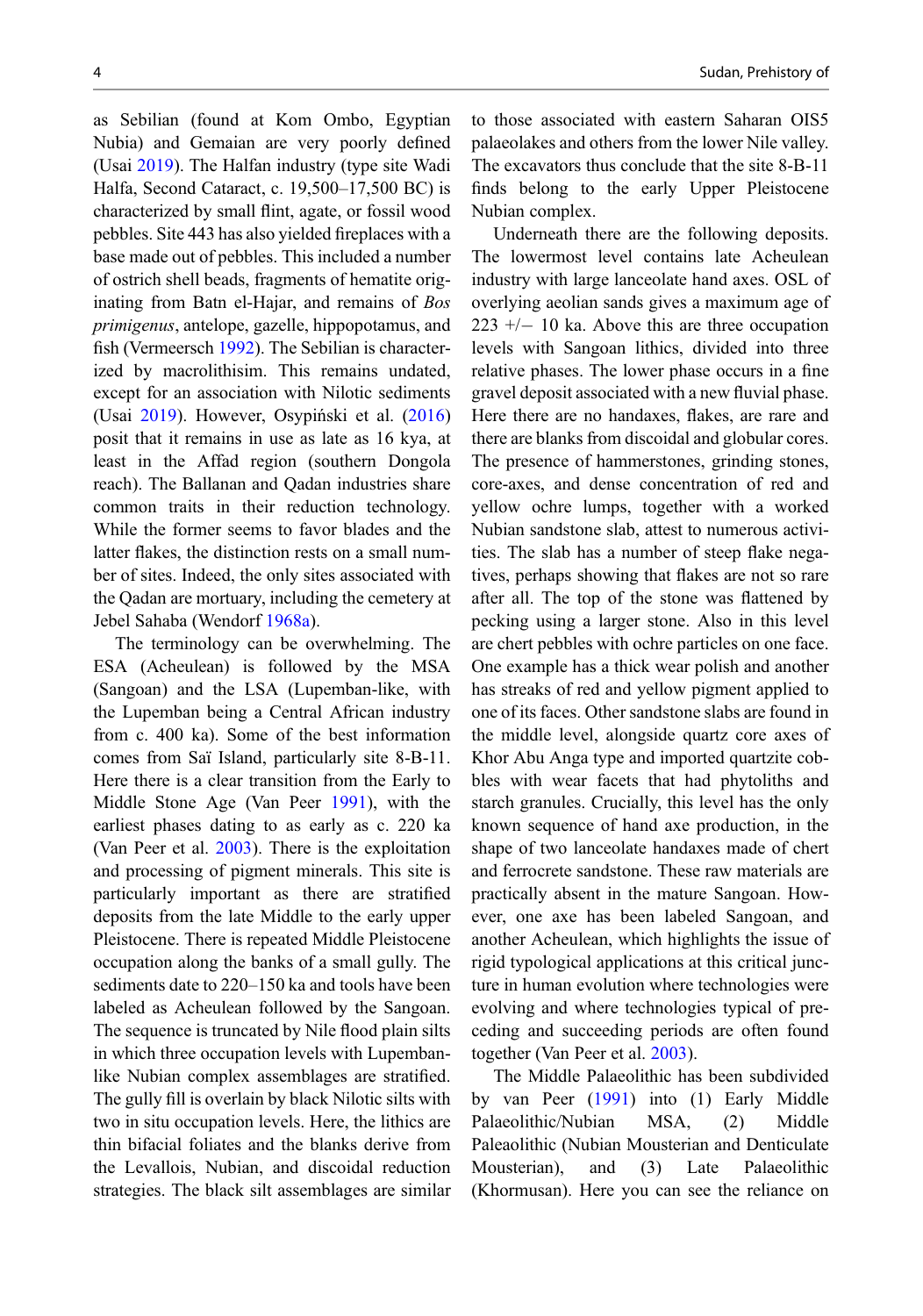stone tool types which do not always correlate with the broader way of living. For example, the first phase is set within the Levallois technology, but the stone tools have different characteristics and are thus termed Nubian Levallois on the basis of two types of cores. More problematically, this type is claimed to stretch to Yemen and Oman, and thus taken as an indication of dispersal. More broadly, the overwhelming focus on tool technology has overlooked the agency of people involved and how they adapt to different environments. Furthermore, most of these tools are found in the Second and Fourth Catarct and Bayuda regions (Wendorf [1968b\)](#page-16-0). The association between tools and human activity is not always clear. For example, at Site 440, only one tool was found in a stratified context. It was associated with a faunal assemblage. In central Sudan, sites of this period are only known from sporadic findings, and these tend to be largely unpublished (Usai [2019](#page-15-0)). The Khormusan industry type site is Site 1017 on the bank of the Khor Musa, and the chronology was revised following excavations at Site 34 D and ANW-3, which dates the Khormusan to c. 40,000 ka. The assignation is based on different raw materials worked into Levallois cores that are smaller than Classic and Nubian Levallois. Still, it remains difficult to relate this to human activity beyond tool making. Some sites do have abundant faunal assemblages that include Bos primigenus and fish, but the tools are only associated with features only found in the Second Cataract. These are connected with the use of fire and bone tools. Middle Palaeolithic sites in Sudanese Nubia are concentrated along the Nile Valley, and this period is better documented in Egyptian Nubia.

The Upper (Late) Palaeolithic is mainly known from the Second Cataract region. Again, it is described in terms of lithic industries, namely (1) Halfan, (2) Ballanan, and (3) Qadan, with a number of poorly dated subdivisions such as the Sebilian (Kom Ombo, Egyptian Nubia, very poorly dated) and the Gemaian (an industry that has remained undefined since the 1960s). The Halfan is broadly dated 19,500–17,500 BC. At Site 443 the tools are found associated with fireplaces with a base made out of pebbles. Also found are unfinished ostrich egg shell beads,

fragments of hematite from Bath el-Hajar, remains of wild cattle, antelope, gazelle, hippopotamus, and fish. The small flint, agate, and pebble tools make way for macrolithism in the Sebilian. The lack of dating makes this difficult, but Osypiński et al. ([2016\)](#page-15-0) postulate a prolonged use as late as 16,000 years ago in the Affad region (southern Dongola). The Ballanan and Qadan are difficult to acknowledge as "industries" in any meaningful way, particularly since they both adopt reduction techniques and a focus on microliths. Still, "Qadan" tools are associated with a number of burials at Jebel Sahaba.

The predominance of stone tools is also seen in the Bayuda Desert (Masojć [2010\)](#page-15-0), where in an area of  $40,000 \text{ km}^2$  the vast majority of remains are stone tools. Most sites are badly eroded, with site BP 177 (Goat Mountain) being a welcome exception yielding over 15,000 stone artifacts dating to the Middle Palaeolithic. However, they remain decontextualized from the broader pattern of human activity. Similar problems are found at El Salha in central Sudan. Here, the oldest occupation is at Jebel Baroka, in the Wadi Baroka floodplain. The finding of Palaeolithic and other prehistoric remains is particularly important as this area is normally known for post Meroitic remains. Traces of late Pleistocene settlement activity are found at Affad 23, Southern Dongola Reach via postholes and pits (Osypiński et al. [2016\)](#page-15-0). These indicate temporary shelters and the exploitation of a wide range of riverine resources and hunting. Occupation levels broadly correlate with the abrupt return of the African monsoon system (c. 15 kya) and the associated replenishment of the Nile from the overflowing Ugandan lakes. An OSL date of  $15.9 +/- 1.75$  kya from an occupation deposit dates the time when the dessicated flood channels were reactivated, creating and nourishing adjacent wetlands. Similarly, an OSL date of  $15.3 +/- 1.68$  kya dates an abrupt drop in human activity.

The Levallois style tools point to meat processing. This 16,000-year-old site in the Middle Nile Valley also illustrates issues with stone tool terminology; here people preferred Levallois as opposed to Epipalaeolithic microliths, and these kinds of technological choices offer scope for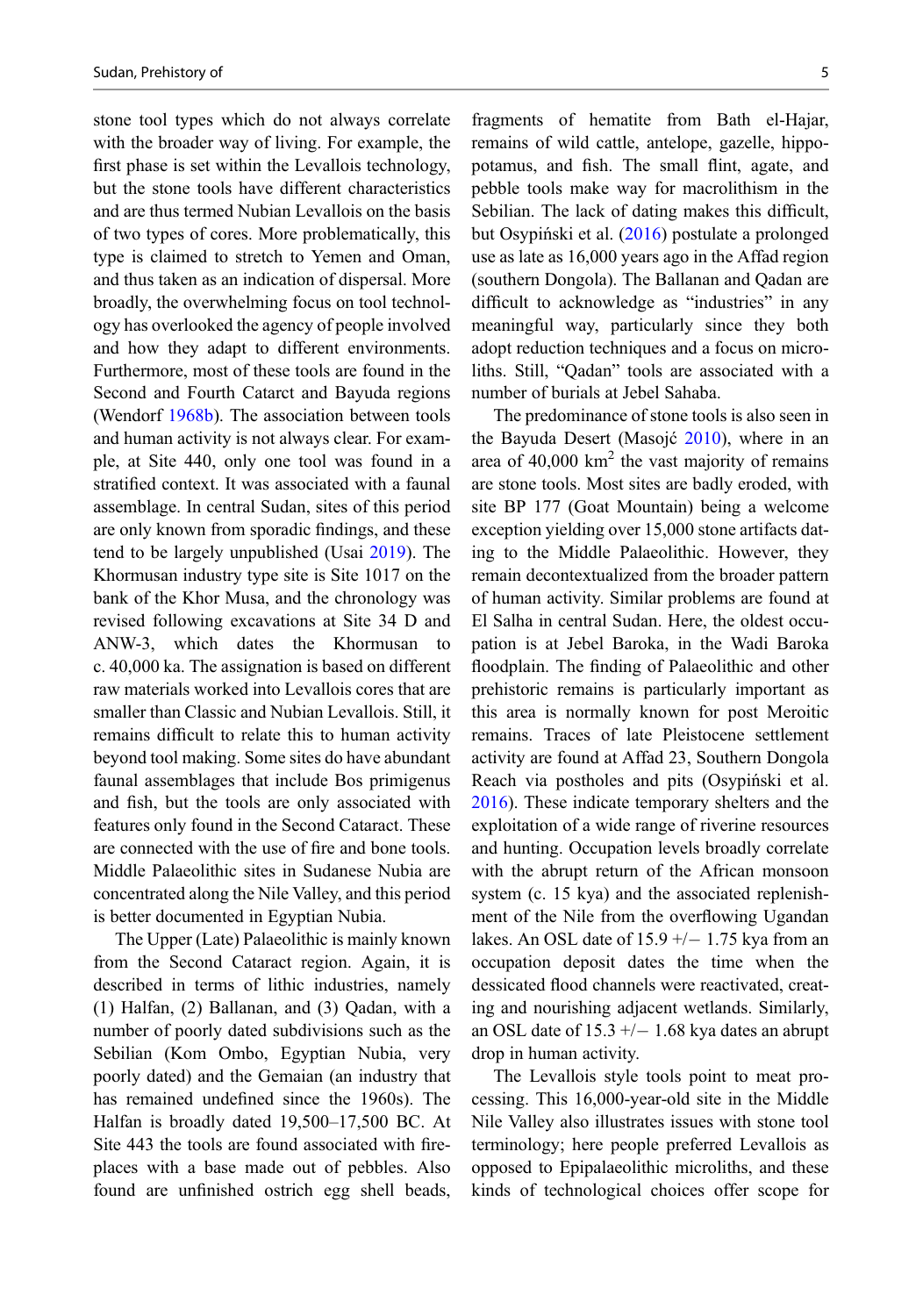further research, especially when one takes into account the highly organized camp configuration. The structures are neatly organized, with clusters of faunal material that include an articulated kobus. The tools were used for skinning, filleting, and stretching hides. More interestingly, the stone quality was tested by primary core flaking and traces of this activity are found across the site. The processing of blanks and production of retouched blades was confined to specific zones, which do not overlap cut features of hearths. So while this camp was occupied seasonally, there was a focus on localized activities in separate zones. The wetland adapted fauna provided a diverse range of meat that included kobus antelope, redbuck, dik-dok, and African buffalo. Fishing was confined to floodplain pools at the beginning and end of the high water season. Localized patches of baked sediment are fairly shallow and the excavators (reasonably) link these to the smoking of meat. This would have offered food security in the longer term (Masojć [2010\)](#page-15-0).

#### Mesolithic

Traditionally, the Holocene cultures have been geographically divided into Lower Nubia (from the First Cataract in southern Egypt to just below the Second Cataract in northern Sudan), Upper Nubia (until the Fifth Cataract), Central Sudan (until around Khartoum), and the Gezira Plain. There are few extensively excavated and welldated sites attributable to the Mesolithic in the Sudan, which begins in the late ninth millennium BC. The transition to Neolithic food-producing economies starts at different times. There is a two-century hiatus in occupation in Lower Nubia from c. 5500, said to be the result of increasing aridity but which may instead be reflective of the limited number of excavations in the region. The subsequent phase from 5300 BC onwards is linked with the advent of Neolithic food producing economies. At Saï Island (Second Cataract), the end of the Khartoum Variant (c. 4800 BC) overlapped with the Abkan (c. 5300), which is the earliest local foodproducing phase. In Upper Nubia, the transition is bracketed to the early sixth millennium BC with

the first domesticated cattle known from the Kerma region, while it occurs in the early fifth millennium BC in the Central Sudan. In the adjacent Wadi Howar and Laqiya regions, it is bracketed between the mid-eighth and early fifth millennium BC and the fifth millennium BC, respectively.

With the early African Humid Period, humid climatic conditions are recorded in the Sudan north of the Khartoum area from c. 8300 BC. The resulting mosaic of local and regional habitats corresponded to the geological settings of the Nile River and its tributaries. At this time, the Central Sudan supported wooded savannah vegetation while the southern Gezira had swamps and northern Dongola extensive alluvial planes and terraces with a mix of open desert savannah and fresh water (riverine) habitats.

Unfortunately, there has been no systematic excavation of Mesolithic sites in Upper Nubia outside of the region of Kerma in the northern Dongola Reach (Upper Nubia). This region has the earliest evidence for Holocene occupation in northern Sudan, although a possible earlier settlement (c. 8600 BC) may have been found in the Amara West area just north of Saï Island with the caveat of an unproven association between the two pottery sherds and the dated fireplaces (Garcea et al. [2016](#page-14-0)). The occupation of Wadi el-Arab began c. 8300 and continued until c. 5400 BC (Honegger [2005,](#page-14-0) [2014\)](#page-14-0). The inhabitants were pottery-producing hunterforagers living in semi-permanent settlements. Habitation structures have been excavated which were dug into the sediment, while hearths, pits, and a few burial remnants have also been detected. There is a Mesolithic cemetery with c. 50 individuals. A cattle skull was deposited on top of a child's body in a grave around to around 5750 BC; the grave is part of the earliest known Neolithic cemetery in the Sudan.

The nearby site of El-Barga is dated to 8300–6300 BC. Its Mesolithic occupation remains stretch over several hundred meters. There are thick continuous stratigraphic sequences with habitation remains. There is a habitation structure with a semi-underground floor dating to between 7500 and 7000 BC. It is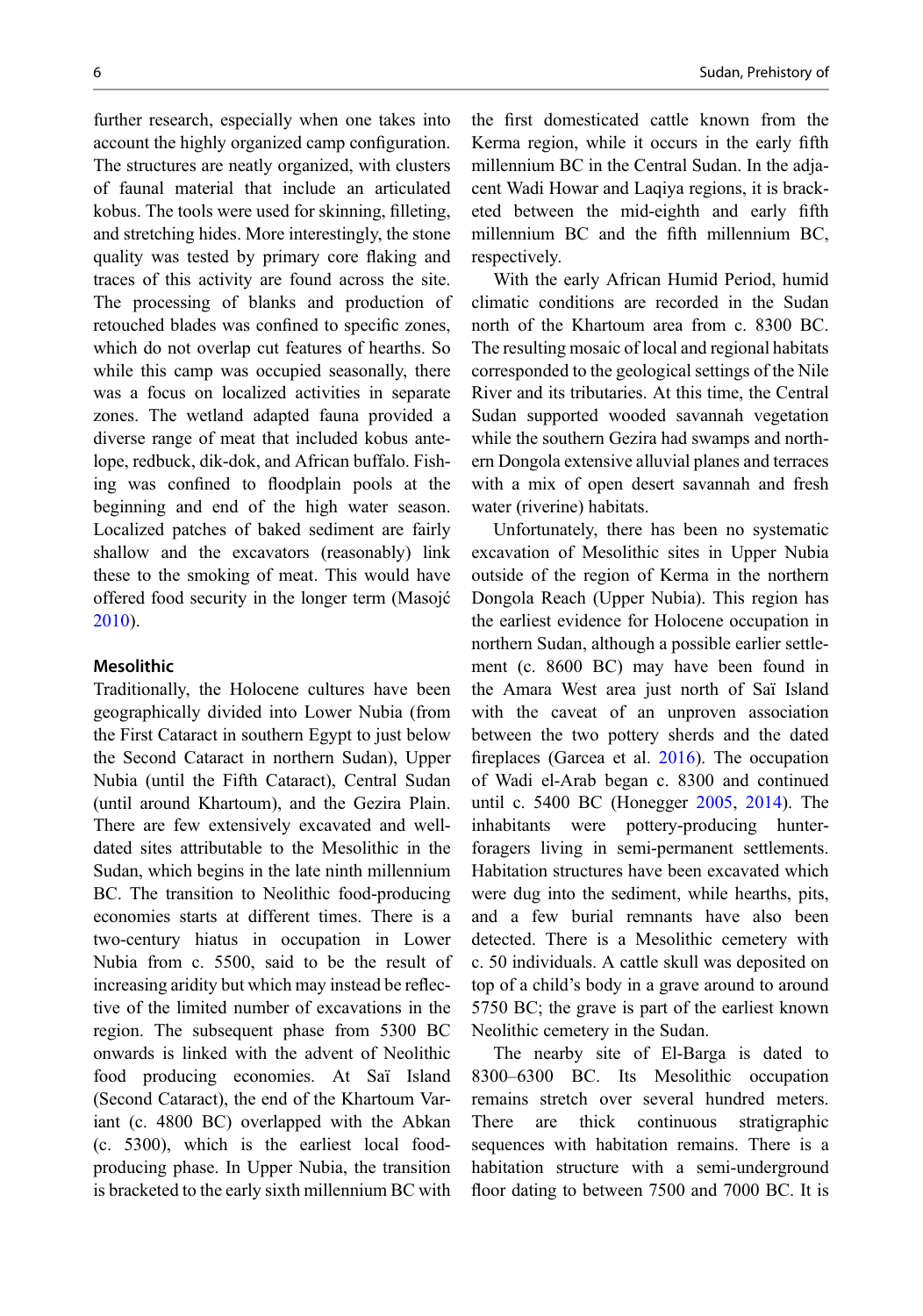just less than 5 m in diameter, with a depth of a little over 50 cm, and the walls almost vertical on the east side. The settlement also has some of the earliest Holocene burials in the Sudan, dating to 7800–7000 BC. Up to 16 burials are attributable to the Mesolithic (Honegger [2004\)](#page-14-0). The graves are dug into the bedrock and contain a single individual whose orientation and position vary. One grave was dug at the edge of the hut; although it was large, the body was contracted as if it was wrapped in a bag made of perishable materials. Only one grave had an offering, a bivalve, which was dated to 7000–6800 BC. There is a single child and the rest are believed to be adults. The ceramics in association with the hut have affinities to the Khartoum Variant complex, which is distinguished from the Central Sudan's Khartoum Mesolithic (Early Khartoum) first described by A. J. Arkell ([1949a](#page-14-0)) from the site of Khartoum Hospital and which covers Lower Nubia and much of Upper Nubia. Equally important is the evidence for domestic cattle (bucranium) at el-Barga around 5750 BC (Linseele [2013](#page-15-0)) which is the earliest known domesticated animal in the Sudan. The introduction of domesticated animals signaled the end of the Mesolithic in this region, with domesticated sheep or goat remains on Boni Island dated to 5700 BC.

In Lower Nubia, the earliest well-excavated settlement is known from Saï Island from ca. 7600 BC (Garcea and Hildebrand [2009\)](#page-14-0). The ceramics are assigned to the Khartoum Variant complex (D'Ercole [2017\)](#page-14-0). Links have been made between decoration techniques at Saï Island and the Kerma region. Habitation remains and thick stratigraphic sequences at Saï Island have been interpreted as indications of sedentary or semi-sedentary occupation, with exploitation of Nilotic resources. From Saï Island, the temper of the Khartoum Variant pottery comprised coarse quartz, K-feldspar, and metamorphic inclusions in large quantities. There are almost no instances of organic inclusions, and the finishing techniques were similar throughout the Early Khartoum: burnishing was uncommon and firing occurred in temperatures of up to 800 °C.

A limited number of open-air sites around Wadi Halfa, Abka and the Batn-el-Hagar areas are suggestive of mobile groups also occupying the landscape. The lithics in the Second Cataract area fall under the broad term of the Shamarkian microlithic industry. By the sixth millennium BC, there were harpoons with barbed bone heads at Catfish Cave (Second Cataract) indicating specialized fishing activities (Vermeersch et al. [2015\)](#page-16-0). Links have been made between the lithic and ceramic assemblages from Lower Nubia and Nabta Playa in the Egyptian Western Desert (Gatto [2006;](#page-14-0) Usai [2005\)](#page-15-0). In general, however, the lithic complex associated with the Khartoum Variant is poorly defined at a broad regional level, with similarities such as notched and denticulated pieces with continuous retouch in common with the Shamarkian. Usai [\(2005](#page-15-0)) has hypothesized that perhaps the Khartoum Variant lithic complex is an advanced phase of the Shamarkian.

In the Central Sudan, frequent Blue Nile flooding and the presence of swamp-like conditions on the floodplains would have hampered large-scale occupation prior to the eighth millennium BC. While Sorourab 2 is claimed to have the earliest pottery at c. 8700 BC, post-depositional disturbances have affected this and most of the known sites and were not adequately accounted for by the excavators (Salvatori et al. [2011](#page-15-0)). The notable exceptions are Al Khiday, just south of Omdurman along the banks of the White Nile, and Sabaloka, north of Khartoum at the Sixth Cataract. Further south, renewed excavations at Jebel Moya are unearthing the first in-situ Mesolithic finds in the southern Gezira Plain from the late sixth millennium BC. The earliest Holocene occupations are contemporary with the more northerly Khartoum Variant. In the upper Atbai, Abu Darbein dates to the eighth millennium BC. The ceramic décor techniques are different and Gatto [\(2006](#page-14-0)) attributes them to the Early Khartoum. The Early Khartoum stretched from Al Khiday up into the Dongola Reach below Kerma, the adjacent Laqiya and Wadi Howar regions, the northern Atbai, and into the northern Butana. In the southern Dongola region, Hays [\(1971](#page-14-0)) adopted the term "Karmakol" for the Early Khartoum-related material remains in the southern Dongola. The Mesolithic in the Atbai and Butana is poorly known. In the southern Gezira, the earliest ceramics from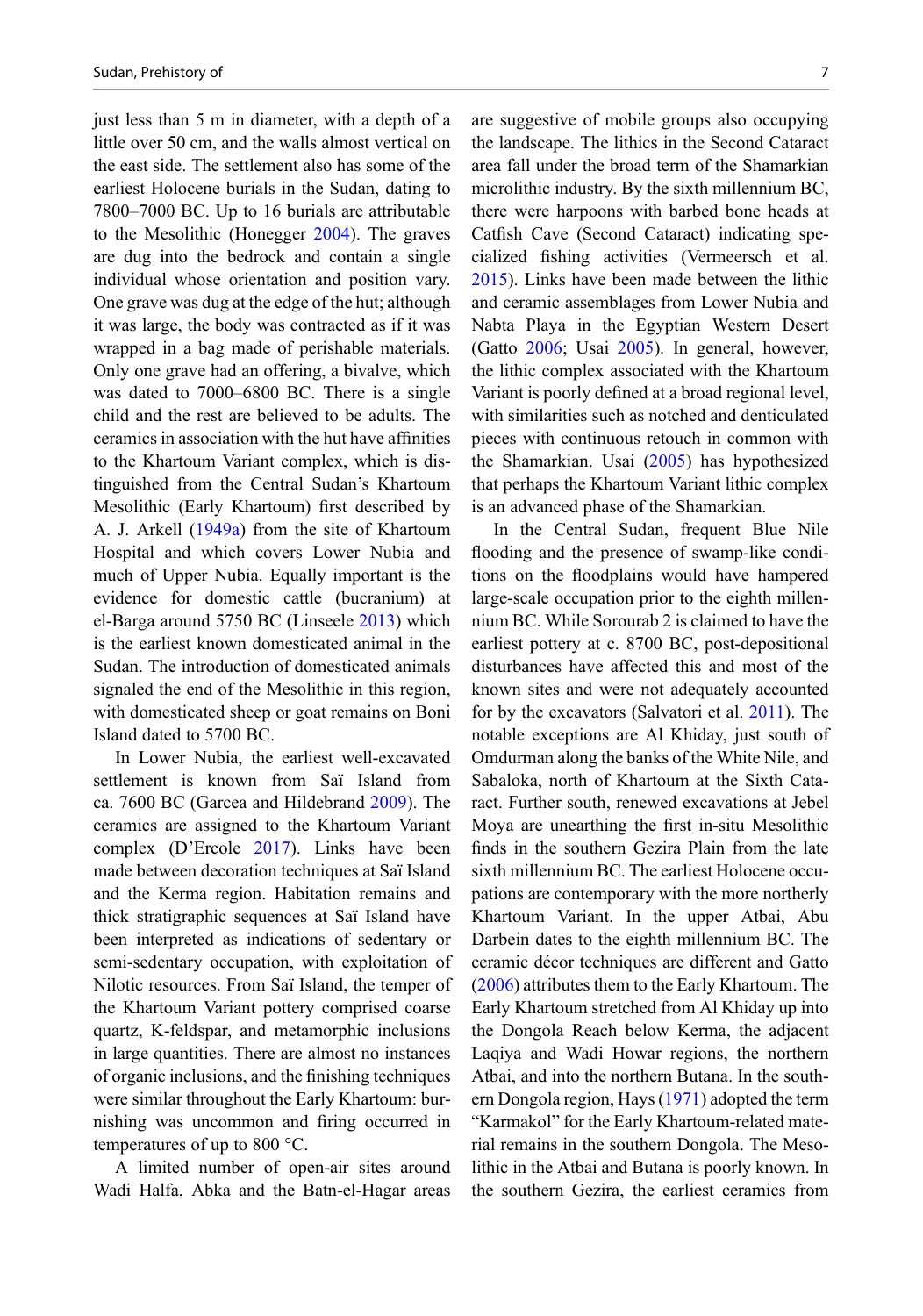Jebel Moya show some decoration affinities with the Early Khartoum but a larger assemblage is required to make any definitive determinations about how far south the Early Khartoum complex spread (Brass and Vella Gregory [in press](#page-14-0)).

North of Khartoum, apart from a Mesolithic phase dating from the mid-seventh millennium to mid-sixth millennium BC at El-Qoz and Kabbashi, the most comprehensive and systemic Mesolithic excavations are being undertaken by the Charles University Sabaloka Expedition at Jebel Sabaloka, a small volcanic mountain (Suková and Cilek [2012\)](#page-15-0). To date, c. 30 sites have been recorded which attest to low mobility and high occupational density with long-term occupation. There are also large burial grounds. The surrounding ecology was exploited yearround with scheduled fishing exploitation. Numerous grinders indicate plant processing. In the western portion of Jebel Sabaloka is the site called Sphinx which has an almost continuous occupational sequence spanning approximately 3200 years until around 5000 BC (Garcea et al. [2020\)](#page-14-0). The lipid residue analysis of the earliest Early Khartoum pottery from Sphinx show that wild animals – ruminant and nonruminant – products were processed. The stable carbon isotope readings derived from the fatty acids of the residue also shed light on environmental conditions: C3 plants were being consumed by the wild animals, reinforcing the geological reconstructions of a humid environment in the Central Sudan at this time. One sherd showed evidence for plant processing and it came from the fill of a Mesolithic burial.

South of Khartoum, three Mesolithic phases have been documented at Al Khiday: (1) Early Mesolithic (c. 7000–6750 BC), (2) Middle Mesolithic (c. 6750–6200 BC), and (3) Late Mesolithic in the late sixth millennium BC. The coherent stratigraphic contexts at Al Khiday permitted the first undisputable determinations of the evolution of pottery assemblages in the Central Sudan (Salvatori [2012\)](#page-15-0). Parallels have been drawn between the appearance of long dotted wavy lined pottery and the more northerly Laqiya area, but the type of dotted wavy line pottery present between the two areas is short wave; whether this similarity is indicative of interregional contact requires further investigation.

An undefined pre-Mesolithic occupancy of the area has been recognized at Al Khiday site 16-D-4, which is a multiphase cemetery with a Middle Mesolithic settlement. A total of 190 graves have been found at this site from the Pre-Mesolithic, Neolithic, and Classic-Late Meroitic (Usai and Salvatori [2019\)](#page-15-0). The Pre-Mesolithic burials are among the earliest known in the Sudan. However, their precise Early Holocene date is unknown due to the lack of collagen in the bone. There are 90 Pre-Mesolithic individuals in total who were interred prone and elongated in ellipsoidal graves. They had no accompanying burial goods. Their graves were several centuries before later Mesolithic settlement fireplace pits dated to ca. 6700 BC and 12 of the graves were cut by the fireplace pits. Finally, their oxygen isotope readings indicate a wetter environment than in later Mesolithic and Neolithic times and other isotope readings indicate their diet comprised  $C<sup>4</sup>$ plants, which also points toward an environment with increased rainfall.

Also at Al Khiday, Site 16-D-5, dated c. 7000–6400 BC, has a detailed and wellpreserved stratigraphic sequence encompassing living floors and structural remains (walls), fireplaces, and dumping pits. The dumping pits contain freshwater shells, pottery, grinding stones, faunal remains, and lithics. The artifacts include harpoons, bone tools, ivory bracelets, and grinding stones sometimes with ochre stains. Site 10-W-4 dates to the mid-sixth millennium BC, and stone artifacts and pottery are scattered over an area of 2.1 hectares. Similar to El-Barga and Wadi el-Arab, remains of two subterranean huts have been excavated. The presence of more huts has been detected. Fish remains have been found at both sites; site 16-D-5's studied fauna is predominantly fish but other freshwater taxa include crocodiles and turtles. At Site-16-D-4B, there is the earliest evidence for fish salting with salt found on the fish bones. Apart from Catfish Cave at the Second Cataract and Al Khiday, further evidence for fishing in the Mesolithic of the Sudan comes from El Mahalab (6500–5850 BC), Sheikh Mustafa (c. 6800 BC), and other sites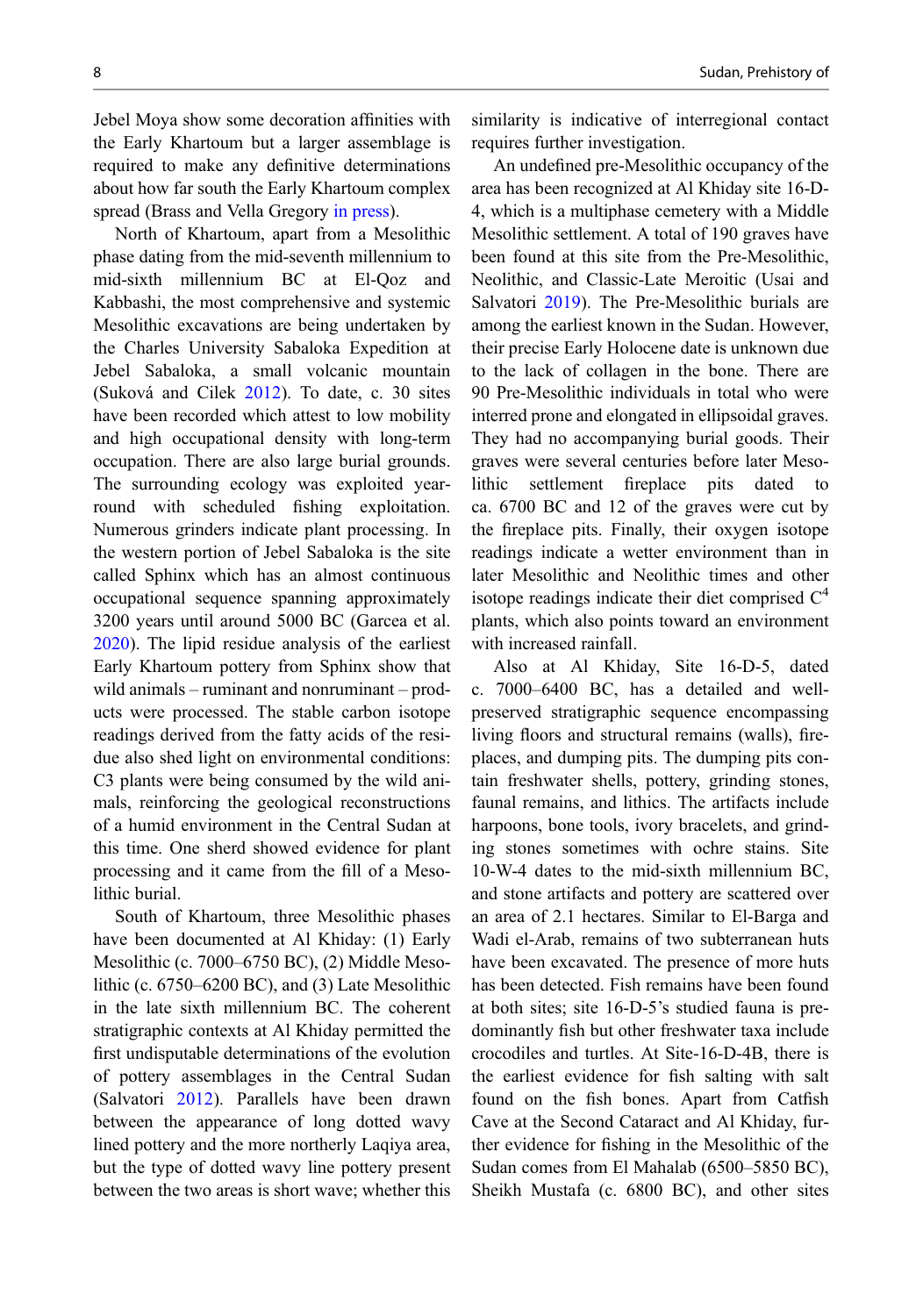where fish remains have also been found (Linseele and Zerboni [2018](#page-15-0)). The game species composition is similar at both sites with high diversity: animals such as antelope, carnivores, giraffe, rhino, and warthog indicate a much wetter environment than in modern times.

Further south at Jebel Moya, excavations during the 2019 field season have gone down through the Neolithic layers and are into the Late Mesolithic (Brass et al. [2020](#page-14-0)). Future field seasons will continue exploring the extent of the Mesolithic occupation. The pottery from the excavated Mesolithic layers are currently attributable to the late sixth millennium BC. There are some resemblances to Late Mesolithic décor from sherds at Al Khiday and elsewhere in the Central Sudan. A dried mud wall was found in the latest Mesolithic layer, but more data is needed to flesh out the nature and timing of the first in-situ Mesolithic remains and artifacts from the southern Gezira.

#### Neolithic

The environmental conditions began to change around 5300 BC, particularly in northern Sudan with a decrease in humidity levels. Rainfall decreased and the climate started its trajectory toward its modern aridity. In Upper Nubia, there appears to be a hiatus in occupation between 5500 and 5300 BC in the Kerma area. This was possibly due to decrease Nilotic levels. There is no such hiatus at Sai Island at the Second Cataract in Lower Nubia where seasonal wet conditions existed until c. 4300 BC and where peoples of the new Akban complex overlapped with the end of the Khartoum Variant complex. The environmental changes were less noticeable at first in the Central Sudan. The faunal remains from esh-Shaheinab (4800–4500 BC) indicate a wet environment with a rainfall of over 400 mm per annum: buffalo, giraffe, and hippopotamus, among others, together with botanical Celtis integrifolia seeds and Limicolaria caillaudi gastropods. However, the rainfall reached more modern-like proportions (100–200 mm per annum) at Khartoum at c. 3500 BC (Sadig [2010\)](#page-15-0), while the flow of the White Nile at this time was reduced (Williams [2019](#page-16-0)).

The Neolithic is bracketed as beginning between 6000 and 5900 BC in Upper and Lower Nubia, and at the beginning of the fifth millennium BC in Central Sudan. In northern Sudan, its end is bracketed at c. 3500 BC with the advent of the pre-Kerma period. In the Central Sudan, it is c. 3000 BC (Sadig [2010\)](#page-15-0). While the end of the Mesolithic is also assigned in the southern Gezira to the end of the fifth millennium BC or the early fourth millennium BC, the transition from the Neolithic is currently bracketed to the mid-second millennium BC at Jebel Moya (Brass et al. [2019\)](#page-14-0). Similarly, there is a different socioeconomic trajectory in the Eastern Sudan (Manzo [2012\)](#page-15-0).

In Lower Nubia, the majority of the Abkan sites, like their Khartoum Variant predecessors, were surface locales suffering from erosion and deflation. However, they shifted from hills to the alluvial plane, wadi entrances, or wadi terraces. Sites with similar technologies and stylistic compositions have been found in the Egyptian Western Desert (Nelson and Associates [2002](#page-15-0)), in the Laqiya region and as far south for ceramics as the Kerma region (Honegger [2014\)](#page-14-0) and Korti near the Fourth Cataract (Gatto [2002](#page-14-0)). The best excavated Akban site remains Saï Island. The advent of the Abkan also saw a change in ceramic production, which is reflective of a herding component in the communities, and in its usage as it was no longer used predominantly for more sedentary storage purposes (D'Ercole [2017](#page-14-0)). The development of the Abkan ceramic tradition in Lower Nubia follows a similar pattern to Nabta Playa, Laqiya, and Wadi Shaw. Unlike during the Mesolithic, the Laqiya region has no similar decoration to any pottery from Al Khiday. Comparable Abkan ceramics have been found in the Kerma region to the south.

The first domesticated cattle remains are found in the Upper Nubian El-Barga cemetery (Kerma) dated to c. 5750 BC. The cemetery is dated to 6000–5500 BC. Subsequently, there was an extensive habitation settlement dating to between 5000 and 4000 BC (Honegger [2014\)](#page-14-0), which included evidence for livestock in the form of enclosures and faunal remains, including evidence for fishing. The pottery from the settlement phase has affinities with the Abkan, inclusive of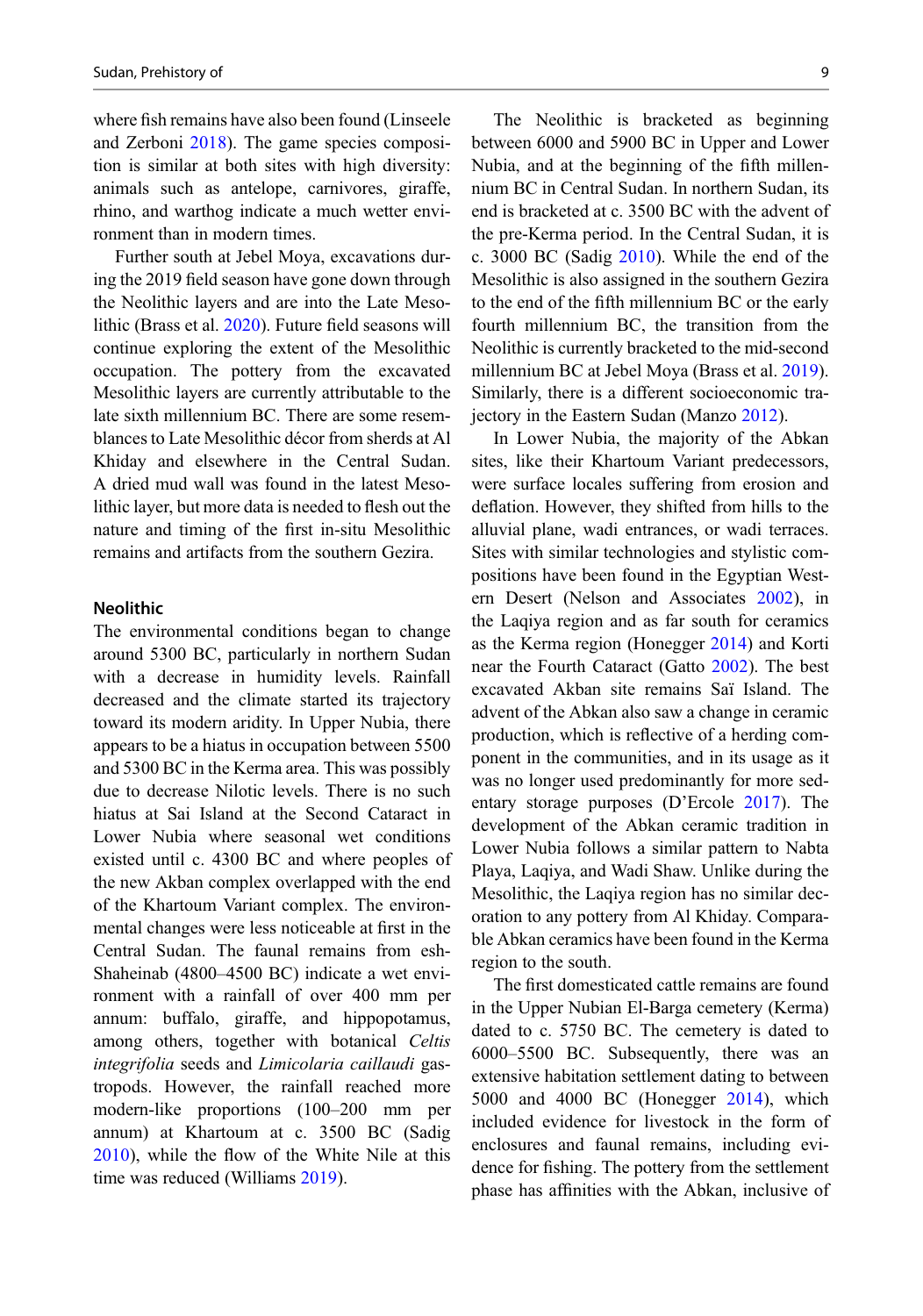black-topped and ripples wares. There are no affinities with the contemporary Central Sudanese esh-Shaheinab complex. The neighboring Wadi Howar, however, developed its own pottery traditions, while some ceramics from the contemporary site of R12 (south of Kerma in the northern Dongola Reach) has similarities to Central Sudanese sherds (Salvatori and Usai [2008](#page-15-0)), and analysis of the first phase of El Ghaba (mid-sixth millennium BC, Central Sudan) (Salvatori et al. [2016\)](#page-15-0) burials shows affinities to the contemporary Middle Neolithic of Upper Nubia. The faunal remains and animal products present in the graves at R12 reiterates the increasing importance of domestic livestock in Upper Nubia, but as one component of a broad-spectrum incorporating foraging and hunting of a variety of wild animals. Subsequently, the increasing aridity affected the settlement patterns and arguably population density as no new sites are yet known post-4000 BC until the Pre-Kerma period. This hinders our understanding of the transformational processes between the Middle Neolithic and the Pre-Kerma periods.

Apart from the habitation remains in the Kerma region, the next set of evidence for social structure comes from the cemetery at R12. The excavators note that it is likely that the full range of social behaviors, status, and wealth distribution was not represented in the burial treatment for different age groups. In a cautionary note for mortuary studies in the Sudan, they concluded that "social status seems to be well mirrored by grave goods more in terms of quantity than quality" for those burials where wealth appears to be represented (Salvatori and Usai [2008](#page-15-0): 135).

In the Central Sudan, post-depositional disturbances are a huge issue in systematically excavating and reconstructing Neolithic sites. The Neolithic occupation of Haj Yusif, for example, is dated to between 4400 and 3800 BC but its strata are only up to 20 cm in depth. Esh-Shaheinab, 50 km upstream from Khartoum on the west bank of the Nile, fared better with a depth of up to 70 cm. Dated to c. 4800–4500 BC, Esh-Shaheinab's economy was oriented around forager-hunter-fishing with an element of herding. Its faunal assemblage was dominated by wild animals and aquatic exploitation. Domesticated animals (sheep and goats, no conclusively identified cattle) account for 2% of the faunal assemblage.

Cattle are known from Umm Direiwa, dated to c. 5050–4790 BC (Haaland [1987](#page-14-0)). The pottery raw materials differ from the preceding Mesolithic and comprise of local alluvial sediment, which resulted in a more standardized temper due to similarities in the chemical composition over large distances. These early Neolithic locales are said to semi-permanent settlements (Haaland [1987\)](#page-14-0). Critically, domestic animals were but one component of the faunal assemblages and wild cereals were exploited, rendering any designation of these communities as pastoral inaccurate (Salvatori and Usai [2019](#page-15-0)). At Shaqadud, at the start of the Butana Plain and oriented to the savannah rather than to the Nile, the focus remained on wild resource exploitation.

At Kadero slightly north of Khartoum, the settlement started c. 4800 and ended by c. 3700 BC (Chlodnicki et al. [2011\)](#page-14-0). Its cemetery spanned c. 4450–3900 BC. If there were older graves, they disappeared through erosion. There is a burial (number 243) which indicates there was limited use of the cemetery a millennium later; it is dated to 2876–2628 BC, which corresponds to dates from Nofalab 2. There are clusters of burials with rich graves goods, spanning adults of both sexes and children. However, there is no convincing evidence for stratification beyond transient elites. While others have argued for social stratification, this is based on outdated approaches to mortuary theory and does not address questions of stratification (Brass [2016](#page-14-0)).

There is a hiatus in occupation of the Central Sudan post-3000 BC, marked by the abandonment of Kadada's cemetery, of up to two thousand years. This hiatus could be down to alluvial plain development and a lack of extensive surveys and systemic excavations outside of Al Khiday and Sabaloka, and the later first millennium BC remains in and around Meroe.

The first domesticated cereals appear in Upper Nubia and shortly afterwards in Central Sudan (Madella et al. [2014](#page-15-0); Out et al. [2016](#page-15-0)). Near Eastern (winter rainfall) cereals wheat and barley are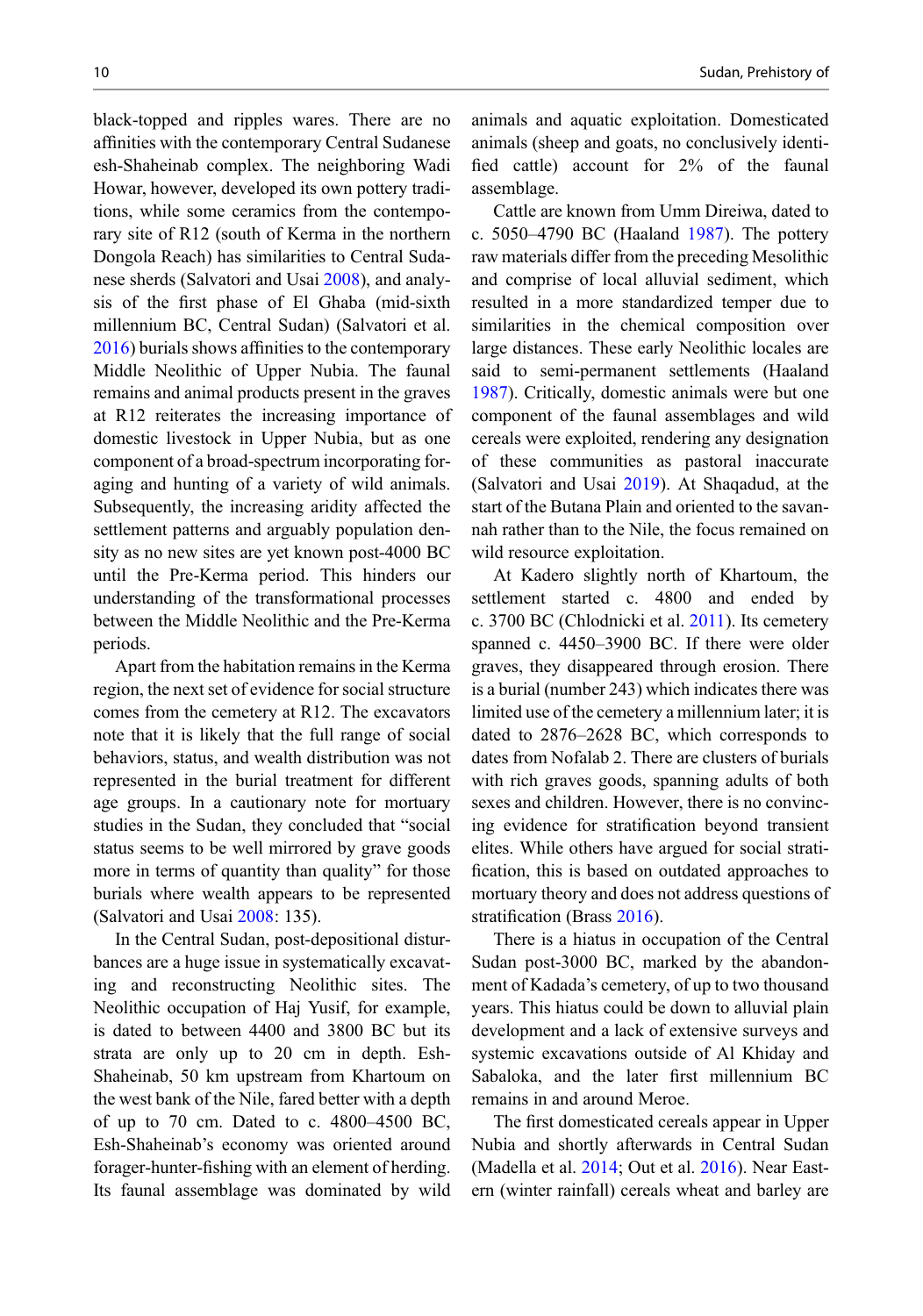known from the Middle Neolithic phase at R12 in Upper Nubia dating to c. 5300–5100 BC and the mid-fifth millennium BC, from 5620 to 5480 and 4730 to 4540 BC at El Ghaba (Central Sudan) and barley ears from the mid-fourth millennium BC at Kadruka I (Upper Nubia). These occurrences are all in cemeteries and therefore the domesticated cereals found might be the result of special and/or deliberate deposition. The finds particularly from R12 and El Ghaba are challenging the entrenched view that regular crop cultivation occurred in Upper Nubia from only 2700 BC onwards. They also challenge the established view that the Sudanese Neolithic evolved into a specialized pastoralized economy before the introduction of domesticated crops. These two winter rainfall cereals were present in the Central Sudan by at least the second half of the fifth millennium BC. Whether they arrived as a package with domesticated animals or whether there was variability in the spread and uptake of each is a question requiring more rigorous excavations and comprehensive analysis. The settlement data from Upper Nubia and the Central Sudan remains too scarce to draw conclusions about whether mobile, semipermanent or seasonal patterns predominated. Moreover, Sadig ([2010\)](#page-15-0) with the pot burials at es-Sour, and Salvatori and Usai [\(2019](#page-15-0)) have highlighted the wide variability of funerary ideology in Upper Nubia and the Central Sudan, which also argues against over-generalizing socioeconomic ideologies and identities.

The situation is being made more complicated by the emerging evidence on the domestication of the summer rainfall crop Sorghum bicolor (Winchell et al. [2017](#page-16-0); Barron et al. [2020;](#page-14-0) Beldados et al. [2018\)](#page-14-0). The boundary between suitability for cultivating summer and winter rainfall crops lies roughly along the longitude from Khartoum. The first evidence for domesticated sorghum, the oldest in the world, comes from the site of KG23 nearby Kassala in Eastern Sudan. The Southern Atbai was divided into several contemporary cultural groups: sixth to fifth millennia BC (Amm Adam), fifth to fourth millennia BC (Malawiya), fourth to third millennia BC (Butana), and third to second millennia BC (Gash). The site KG23 by Khasm el Girba falls

within the Butana Group. The Butana peoples lived in large semi-sedentary settlements averaging 6–12 hectares and the resulting middens can reach up to 2 m in depth; definitive evidence for inherent social ranking is lacking. They exploited wild resources and had limited domesticated cattle, sheep, and goats. A total of 63 Khordhag Plain type ceramic sherds were analyzed for sorghum impressions, while silicone casts of 117 surface impressions samples have been examined by microCT scanning. It was determined that cultivation of domesticated and wild sorghum was well established by 3500 BC, and is likely to have started in the early Malawiya. Later sorghum impressions from Mahal Teglinos (Kassala) show that the domestication process was still under way by c. 1850 BC. Finally, pearl millet, whose earliest domesticated varieties have been found in southeastern Mali between 2500 and 2000 BC and likely domesticated around Lake Chad, was present in Kassala alongside the sorghum. The presence of Broomcorn millet, domesticated in China, at Ukma by c. 1700 BC further illustrates the importance of the participation of Eastern Sudan in the Red Sea and Arabian Peninsula trade.

Domesticated sorghum is not known from this time in the Central Sudan, although wild sorghum and other savannah grasses were sometimes used in ceramic temper (Sadig [2010](#page-15-0)). However, the second oldest sorghum assemblage dated to between c. 2500 and 2100 BC comes from Jebel Moya in the southern Gezira Plain c. 350 km south-west of KG23. This assemblage is more along the evolutionary path to domestication than Mahal Teglinos (Brass et al. [2019](#page-14-0)). The socioeconomic implications of the spread of early domesticated sorghum in the Eastern Sahel is as yet unknown. However, like the earlier Butana middens, the Neolithic deposit at Jebel Moya is thick at c. 70 cm, contains domesticated animal remains (cattle and sheep/goat), and burial activity starts at least as far back as the third millennium BC. While there are a few ceramic sherds from Jebel Moya which show potential connections with the Central Sudan, the winter rainfall zone of the Eastern Sahel appears to contain a number of cultures which were not exclusively connected with their contemporaries in the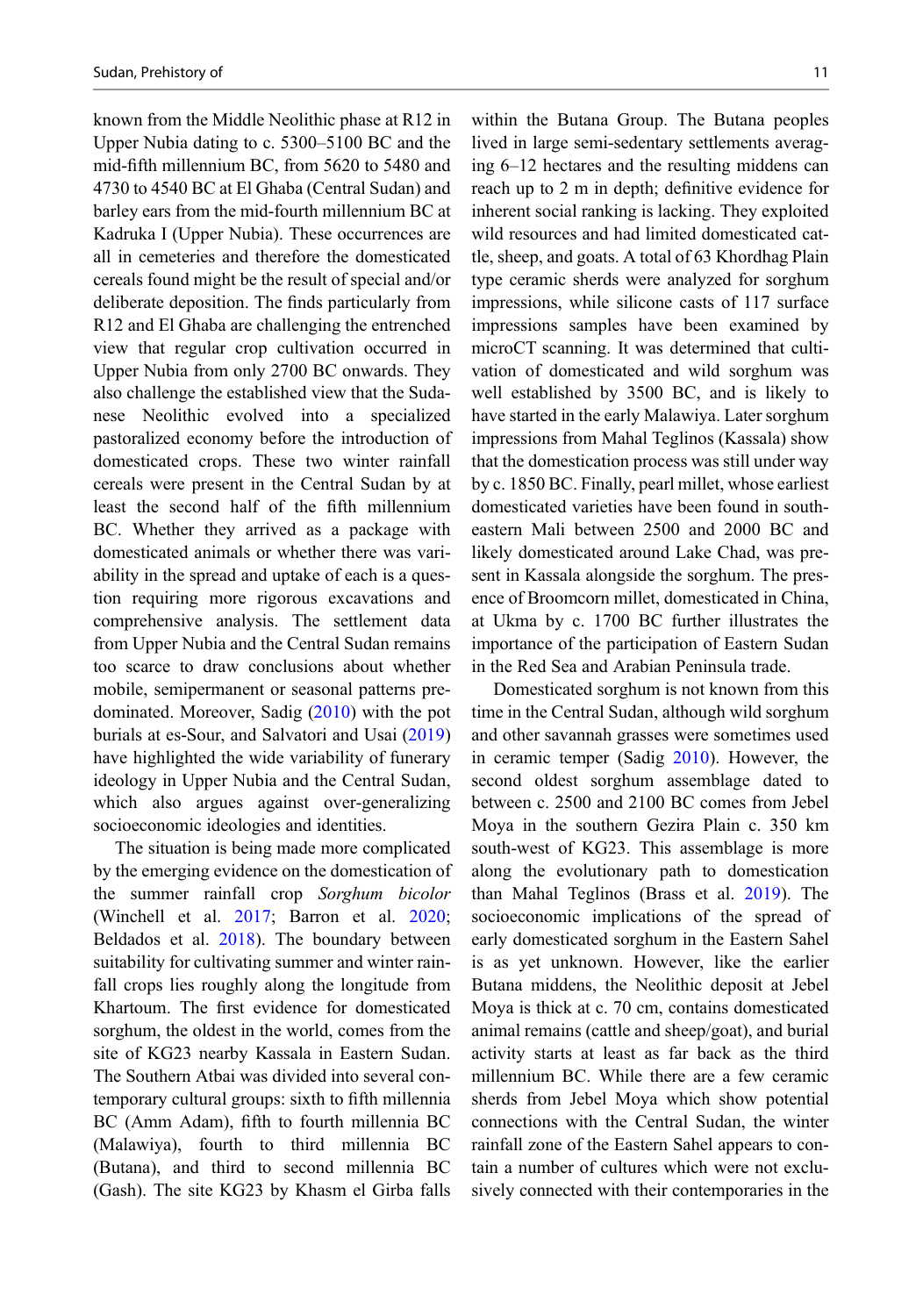Nilotic Central Sudan. Many more excavations are required to better understand these trade networks and zones of interaction.

### Burial Customs

Palaeolithic burial customs remain vastly understudied. Site 117 at Jebel Sahaba, 3 km north of Wadi Halfa is one of the few burial sites and is unlikely to be typical at a national level. Excavated by Fred Wendorf, there is tantalizing information about a number of injuries made by stone weapons. The exact associations are not always clear from the report, but it does include injuries inflicted to children. These burials were mostly covered by slabs (Wendorf [1968a](#page-16-0)). Mesolithic burials are largely known from the Kerma region. Only one Mesolithic cemetery is known from Lower Nubia: Wadi Halfa. In Upper Nubia, Mesolithic and Neolithic burials are known at El Barga, Wadi el Arab, Kadruka, and R12 (Dongola). It is worth noting that Upper Nubia covers a vast area, from the Fifth to above the Second Catarct. Between the Fifth and Sixth Catarcts, Neolithic burials are known at Kadero, Ghaba, Geili, Kadada, Sphinx, and nearby areas. Below the Sixth Cataract, the largest burial sites are Jebel Moya and Al Khiday.

Mesolithic burials at El-Barga consist of graves dug into the bed rock. These are single burials with no particular orientation or position. Only one grave had goods. By contrast, the Neolithic graves contain a number of pots, stone tools, lip blugs, necklaces made from different beads, and shells from the Nile and the Red Sea. Bracelets are made from lower hippopotamus canines. Flat pebbles are sometimes placed near the abdomen – two such examples made from hematite were covered with red pigment. Shells are sometimes perforated. A burial of a six-year-old contained Nile shell, ostrich beads, two quartzite palettes near the body, the two giraffe bone bevels, and a long axe blade, with an unsharpened cutting edge. Other burials had rare objects that include hematite and a spherical pebble of polished carnelian (Honegger [2004](#page-14-0)). Neolithic graves are sometimes surrounded by stones or covered with

sandstone slabs. The majority are immature individuals and women – although there are issues of preservation and erosion (Crevecoeur [2012](#page-14-0)). In general, bodies are contracted and the orientation varies, with some found in a hyper-contracted position. Honneger surmises that these might have been bound and placed in a bag or similar. Such burials tend to be devoid of artifacts. However, where present, burial goods are lavish and this includes child burials.

This shift to richer burials is one of the broader features of the Neolithic, although the general rise in grave goods must be grounded against a relatively small number of excavated cemeteries. The existing data indicates that there were multiple cultures in the Early Neolithic. The subsequent period covered by what Salvatori and Usai [\(2008](#page-15-0)) term Middle Neolithic A has been interpreted by Reinold ([2001\)](#page-15-0) as evidence of a consolidation period for many groups in Upper Nubia in the first half of the fifth millennium. Broadly speaking, there is a mixed economy of domesticated cereals and animals supplemented by hunting and foraging, but the data are overwhelmingly from Kadruka. In the Middle Neolithic B, pottery traditions are regionalized and burials assume a more regional character. For example, at R12 there is a preference for vegetal pillows, but these are not present in the Multaga area graves (Usai and Salvatori [2019\)](#page-15-0).

The Central Sudan is also marked by variability. At Al Khiday 2, the pre-Mesolithic burials were all prone, in contrast to El-Barga, and lived at a time of greater rainfall than during the Neolithic and Meroitic periods (Usai et al. [2010\)](#page-15-0). Neolithic cemeteries are known at Kadero, Ghaba, Kadada, es-Sour, and al-Khiday 4, among others. Settlements are known at Geili, the middens at Kadero, Sheikh el-Amin, Haj Yusuf, and al-Khiday 6 and other areas. A number of these sites have suffered post depositional disturbance. One of the best excavated is the Ghaba cemetery. Here, bucrania are not as popular as they are in Upper Nubia and disappear by c. 4650 BC. The tradition was never adopted at Kadero and al-Khiday. Pot burials are known at Khor Shambat and es-Sour (Jórdeczka et al. [2020;](#page-14-0) Sadig [2010\)](#page-15-0). At Khor Shambat they include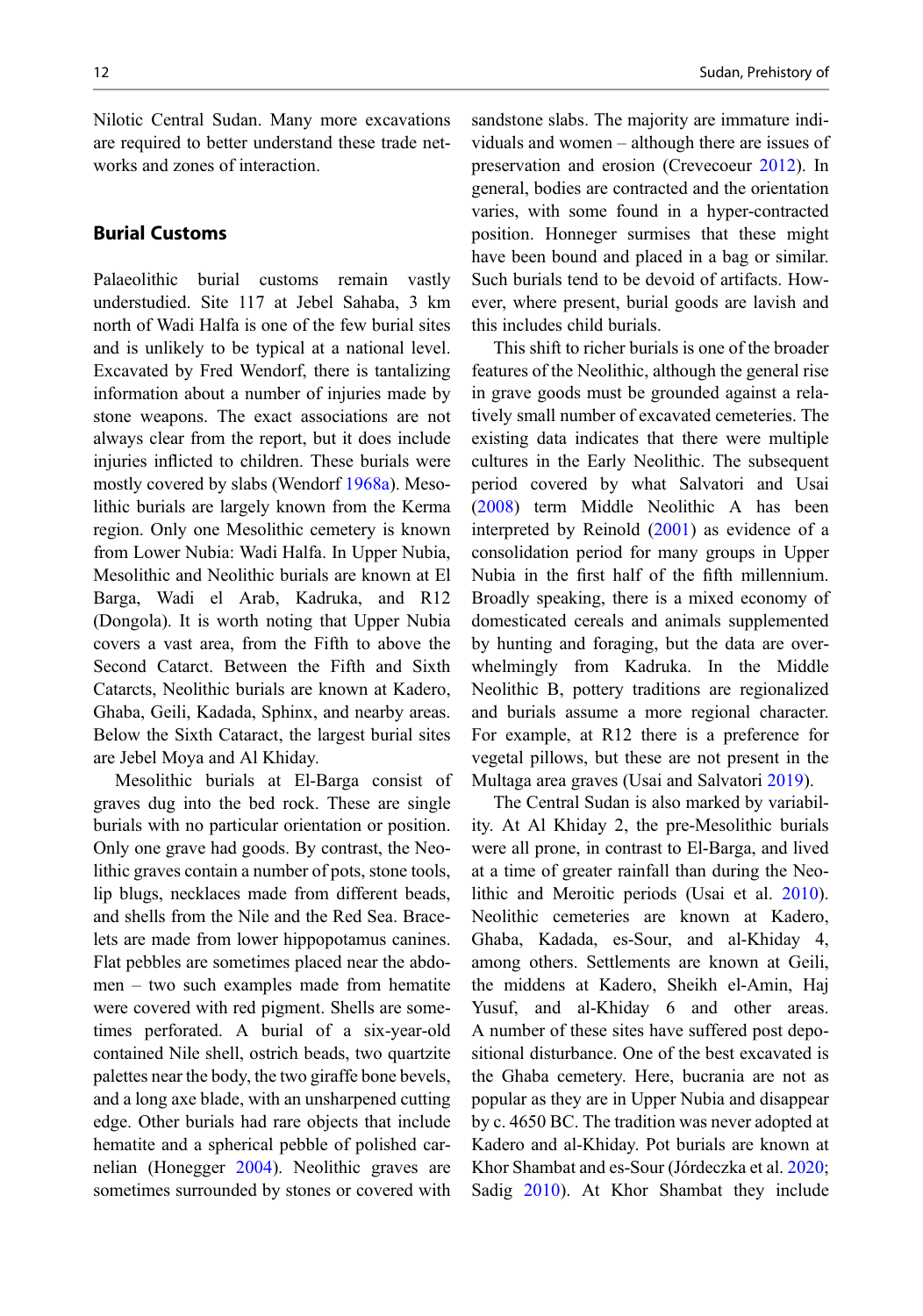fetuses and/or newborns buried with a large number of goods (4350–4100 cal BC). These remains are carefully placed on broken vessels and then covered with other large sherds. Their assignation as fetuses is difficult to evaluate, in that the remains are highly eroded (Jórdeczka et al. [2020\)](#page-14-0). However, it is apparent that these are either late term fatalities or stillbirths. They provide some of the most compelling burial rituals involving the very young. The very specific burial practices and the placement of necklaces and other ornaments offers rare insight into people's lives. It reveals that the very young are considered part of the social group, and they were loved and mourned. In many ways, this site offers the most human glimpse of the Neolithic.

### International Perspectives and Future **Directions**

Currently, the prehistory of the Sudan has an unequal relationship with broader perspectives. The predominance of outdated European terminology presents a number of difficulties, compounded by a very uneven spread of research. The overwhelming focus on later periods has resulted in a neglect of prehistoric studies, which would benefit from a broader engagement. The available data is unevenly spread and, for the Mesolithic and Neolithic, there is a disproportionate emphasis on cemeteries due to issues of the survival of sites on the alluvial plain. For all the periods under discussion, projects such as the Aswan Dam and the Fourth Cataract Dam have resulted in large areas being flooded and the materials now stored in different museums around the world have either not been fully described or are in need of re-examination. However, more recent work has shown very promising regional variations and ways of living.

The range of terms used to describe Palaeolithic tool industries obscures the diverse range of materials employed by people. For example, the Nubian Palaeolithic includes quartzite or silicified wood (site 400, Wadi Halfa), a vast area from the Egyptian border to the Third Cataract at Firka with an equally large number of sites and

lithic scatters and so forth. These tools need to be re-assessed in terms of the human context, with a terminology that reflects human action rather than nods to the European Palaeolithic. Equally, the numerous regional subdivisions are more focused on terminology as an end in itself, rather than a focus on human behavior. The labyrinth of terminologies sometimes is useful in showing variation, for example the presence of Denticulate Mousterian which is confined to the Wadi Halfa region. Other assignations refer to short periods (e.g., the Gemaian industry, 15,500–13,000 BC, restricted to the vicinity of Khor Musa; or the Ballanan industry known only for a short period near Ballana in Egypt and possibly at Halfa and Kom). The focus on naming industries obscures the fragmentary nature of data, which in turn needs to be evaluated from a broader point of view. The predominance of camp sites is a strong indicator of a mobile lifestyle. Work at Affad 23 clearly demonstrates the need to adopt a broader regional approach to mobility. Equally, 8-B-11 (Saï Island) indicates that the patterns of mobility vary significantly. The WPRS is a region that has the potential of elucidating the spread of hominins.

There is a shift in how archaeology is conducted between the Palaeolithic and the subsequent Mesolithic and Neolithic periods. Settlements and cemeteries arise, but the problems of preservation due to erosion and development activities remain. For the Mesolithic in Upper and Lower Nubia, the emphasis is on Saï Island and the Kerma region. Perhaps to foreground future surveys and identification of new possible stratigraphically coherent sites, there needs to be broader academic support and engagement with archival archaeological research. Some 60 years have passed now from the Aswan Dam rescue campaigns and new perspectives, new methodologies, and indeed new ways of identifying and interpreting cultural remains can be brought to bear. The same is true for the Neolithic of Upper and Lower Nubia, where really the few major systematic excavations have again been in the northern Dongola region. It is R12 which has provided the clearest, systematic evidence for social structure and socioeconomic patterns in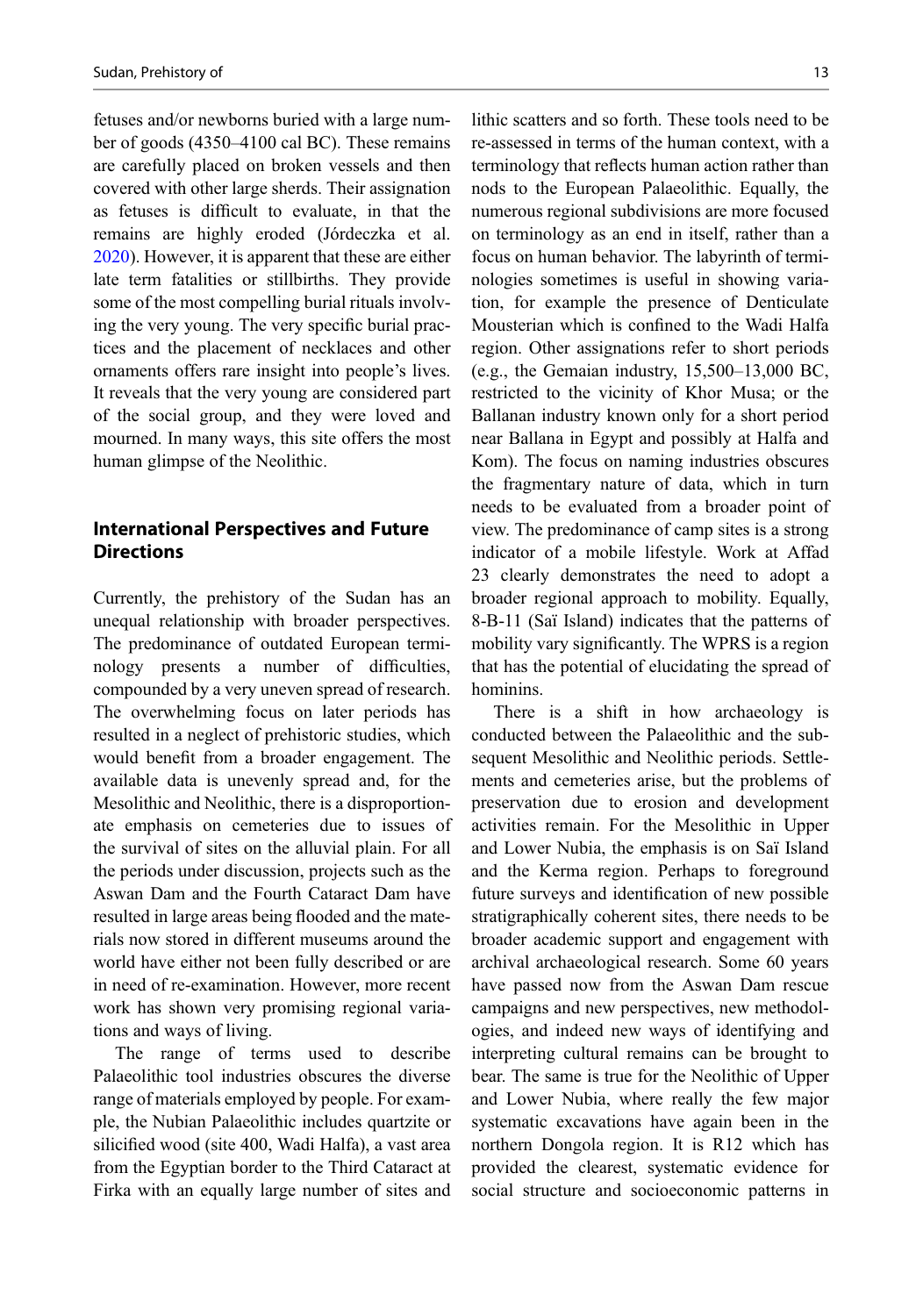the Middle Neolithic. Sudan north of the Fifth Cataract is a vast area, but the focus outside of the Swiss mission in the Kerma area unfortunately remains primarily upon activities shortly preceding and subsequent to the rise of the Kerma state in 2500 BC.

In the Central Sudan, the picture is not much clearer. Al Khiday is the best excavated of the known Mesolithic sites. While fragments of information can be gathered from other Mesolithic sites, including in the Atbai, it is at Al Khiday where site formation processes have been best elucidated. Here too are some of the best examples of pre-Mesolithic and Neolithic burials, and subsistence behaviors, while future excavations at Jebel Moya will shed light on the timing and nature of the early occupations of the southern Gezira. For the Neolithic, the issues of depositional erosion and coherence of the deposits was highlighted above. Unfortunately, the preponderance of excavated cemeteries has skewed all attempts at interpreting the social structure of the living and many of such attempts have grounded themselves in outdated processual models. There remain unresolved questions over how the landscape was utilized for settlements.

Recent work looking at the question of the subsistence strategies has shown that the use of categorizing communities and time periods as primarily pastoralist or agriculturalist is counterproductive: cattle formed but one component of the socioeconomic strategies pursued. Today, there are settled communities engaging primarily in agriculture, while segments of their population are herders, and other communities who focus mainly on different forms and types of herding. This is not to project such strategies and social formations back into the past, but instead to highlight that current archaeological data suggests the Neolithic economies were heavily mixed. Adding to this variability was the introduction of winter rainfall crops wheat and barley, while sorghum was domesticated in the southern Atbai north of Kassala. The cultivation of domesticated sorghum quickly spread and is present at Jebel Moya by the mid-late third millennium BC. The nature of trade and interregional connections between the Central Sudan, the Butana, and the southern Atbai have

yet to be investigated. While the artifact and faunal remains at Shaqadud on the edge of the Butana suggest an orientation away from the Nile, this does not mean the peoples ignored each other. They may very well have interacted in ways which are not currently recognized in the known extant material culture.

Aside from the focus on select regions to the exclusion of others, Sudanese archaeology is also beset by the status of neighboring Egypt. Egyptology remains largely divorced from African archaeology and by extension, the Nubian question lies in a limbo between Egypt and the rest of Africa. While highly productive and insightful in their own right, analysis of sites and material culture in Sudan north of the Fifth Cataract has tended to operate in juxtaposition to Egyptian and early state activities in the region. This has resulted in both an overwhelming focus on Nubia (which also remains divorced from African archaeology), and far less attention being paid to prehistory and the non-Nubian areas of Sudan.

In a country the size of Sudan, it is important to focus on the regional patterns. One should not expect a single Palaeolithic, Mesolithic, or Neolithic tradition. It is clear that regionalization is due to both environment and human agency. The latter remains vastly underexplored. Sudan's complex political history has severely affected research and the Sudanese voice remains underrepresented in archaeology. A number of missions have sought to redress this balance and it is hoped that this will continue. Furthermore, archaeology would benefit from a systematic program of ethnographic research, led by Sudanese voices. It is clear that the old trope of the Sudanese not being interested in pre-Islamic archaeology is a western construction. Indeed, once archaeological missions actively engaged in outreach, they benefited from the Sudanese perspective.

For prehistory, issues over how agropastoralists use the landscape could yield insights to be adapted for Neolithic settlements and economies. People must be placed foremost in the studies and not consigned to be hidden behind broad descriptive terms. More broadly, the re-assessment of Sudanese archaeology needs to be grounded in decolonization.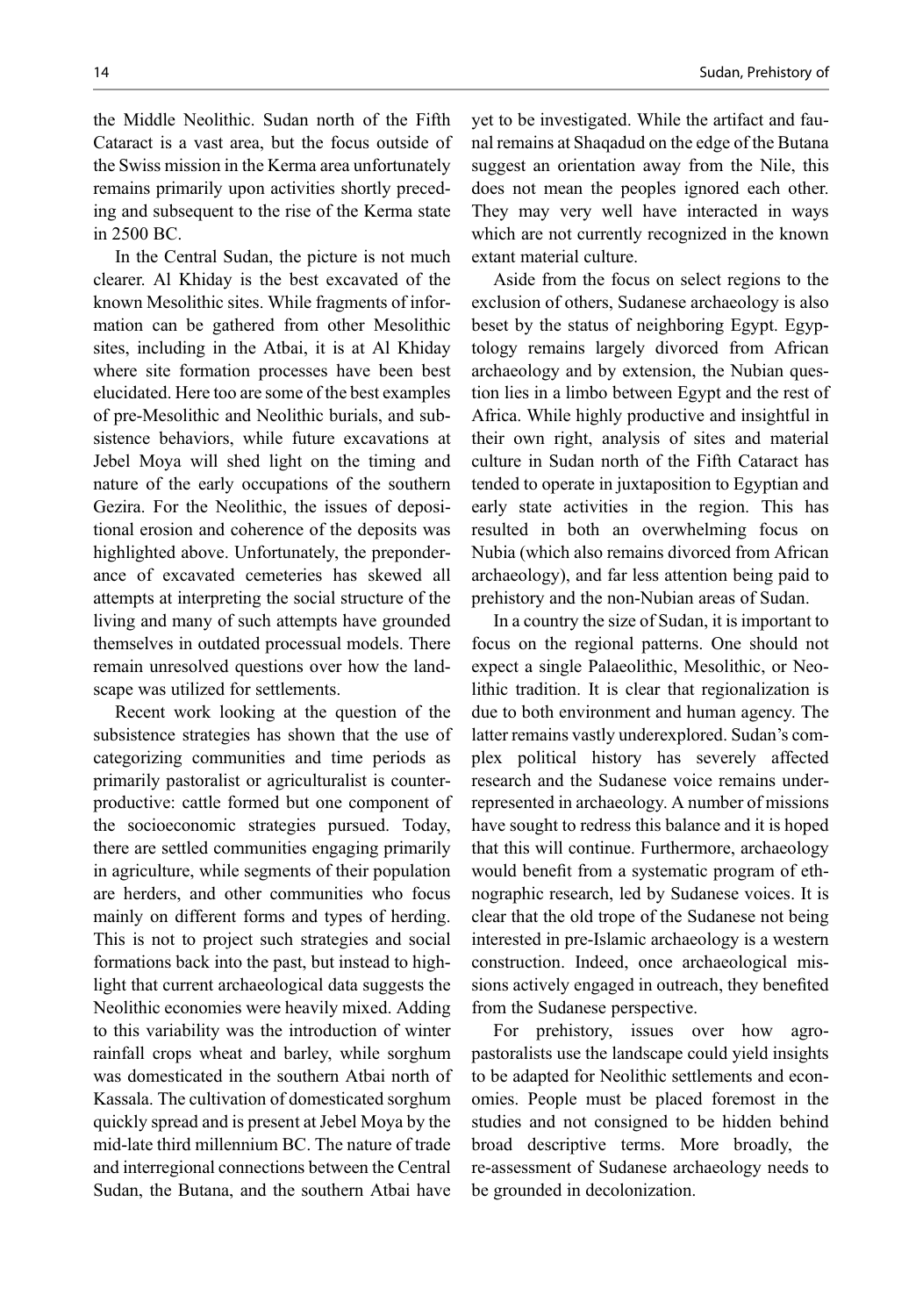### <span id="page-14-0"></span>References

- Abbate, E., A. Albanelli, A. Awad, P. Billi, P. Bruni, M. Delfino, M.P. Ferretti, et al. 2010. Pleistocene environments and human presence in the middle Atbara Valley (Khashm El Girba, eastern Sudan). Palaeogeography, Palaeoclimatology, Palaeoecology 292 (1): 12–34. [https://doi.org/10.1016/j.palaeo.2010.](https://doi.org/10.1016/j.palaeo.2010.03.022) [03.022](https://doi.org/10.1016/j.palaeo.2010.03.022).
- Arkell, A.J. 1949a. Early Khartoum. Oxford: Oxford University Press.
- Arkell, A.J. 1949b. The old stone age in the Anglo-Egyptian Sudan, Sudan antiquities service occasional papers, no 1. Khartoum: Sudan Antiquities Service.
- Barron, A., D.Q. Fuller, C. Stevens, L. Champion, F. Winchell, and T. Denham. 2020. Snapshots in time: MicroCT scanning of pottery Sherds determines early domestication of Sorghum (Sorghum bicolor) in east Africa. Journal of Archaeological Science 123: 105259. [https://doi.org/10.1016/j.jas.2020.](https://doi.org/10.1016/j.jas.2020.105259) [105259](https://doi.org/10.1016/j.jas.2020.105259).
- Beldados, A., A. Manzo, C. Murphy, C. Stevens, and D.Q. Fuller. 2018. Evidence of Sorghum cultivation and possible pearl millet in the second millennium BCE at Kassala, Eastern Sudan. In Plants and people, progress in African archaeobotany, ed. C. D'Andrea, R. Fornaciari, A. Hoehn, and A.A.M. Mercuri, 503–528. New York: Springer.
- Beyin, A., P.R. Chauhan, and A. Nassr. 2019. Reconnaissance of prehistoric sites in the Red Sea Coastal Region of the Sudan, NE Africa. Journal of Field Archaeology 44 (3): 147–164. [https://doi.org/10.1080/00934690.](https://doi.org/10.1080/00934690.2019.1580099) [2019.1580099.](https://doi.org/10.1080/00934690.2019.1580099)
- Brass, M. 2016. Reinterpreting Chronology and Society at the Mortuary Complex of Jebel Moya (Sudan), Cambridge Monographs in African Archaeology 92. Oxford: Archaeopress.
- Brass, M. and Vella Gregory, I. in press. The chronological and social implications of the pottery from Jebel Moya (south-central Sudan). Journal of Archaeological Science Reports 35: 102677. [https://doi.org/10.1016/j.](https://doi.org/10.1016/j.jasrep.2020.102677) [jasrep.2020.102677](https://doi.org/10.1016/j.jasrep.2020.102677).
- Brass, M., D.Q. Fuller, K. MacDonald, C. Stevens, A. Adam, I. Kozieradzka-Ogunmakin, R. Abdallah, et al. 2019. New findings on the significance of Jebel Moya in the eastern Sahel. Azania (Archaeological Research in Africa) 54 (4): 425–444.
- Brass, M., A. Adam, I. Vella Gregory, R. Abdallah, O. Alawad, A. Abdalla, I. Kozieradzka-Ogunmakin, et al. 2020. The second season of excavations at Jebel Moya (south-central Sudan). Libyan Studies 51: 126–140.
- Carlson, R. 2015. Khor Abu Anga and Magendohli. Stone age sites on the Sudanese Nile. Oxford: BAR International Series 2768.
- Chlodnicki, M., M. Kobusiewicz, and K. Kroeper. 2011. Kadero: The Lech Krzyźaniak excavations in the Sudan. Poznan: Poznan Archaeological Museum.
- Clark, J.D., G.H. Cole, G.L. Isaac, and M.R. Kleindienst. 1966. Precision and definition in African archaeology. The South African Archaeological Bulletin 21 (83): 114–121. [https://doi.org/10.2307/3888427.](https://doi.org/10.2307/3888427)
- Crevecoeur, I. 2012. First anthropological insights on the early Holocene funerary assemblages from El-Barga. Documents de la mission archéologique Suisse au Sudan 4: 19–28.
- D'Ercole, G. 2017. Ceramic manufacturing techniques and cultural traditions in Nubia from the 8th to the 3rd millennium BC. Oxford: Archaeopress Access Archaeology.
- Garcea, E. 2020. The prehistory of the Sudan. Basel: Springer.
- Garcea, E., and E. Hildebrand. 2009. Shifting social networks along the Nile: Middle Holocene ceramic assemblages from Sai Island, Sudan. Journal of Anthropological Archaeology 28: 304–322.
- Garcea, E., H. Wang, and L. Chaix. 2016. High-precision radiocarbon dating application to multi-proxy organic materials from late foraging to early pastoral sites in Upper Nubia, Sudan. Journal of African Archaeology 14 (1): 83–98. [https://doi.org/10.3213/2191-5784-](https://doi.org/10.3213/2191-5784-10282) [10282](https://doi.org/10.3213/2191-5784-10282).
- Garcea, E., G. D'Ercole, J. Sterba, J. Dunne, K. Manning, T. Gillard, R. Evershed, L. Varadzin, and L. Varadzinova. 2020. Technological variability in foragers' pottery productions at the early Holocene site of Sphinx, western part of Jebel Sabaloka, Sudan. Quaternary International 555: 110-125. [https://doi.org/10.](https://doi.org/10.1016/j.quaint.2020.01.020) [1016/j.quaint.2020.01.020](https://doi.org/10.1016/j.quaint.2020.01.020).
- Gatto, M. 2002. Ceramic traditions and cultural territories: The Nubian Group in prehistory. Sudan and Nubia  $6: 8-19$ .
- Gatto, M. 2006. The Khartoum variant pottery in context: Rethinking the early and middle Holocene cultural sequence. Archeologie Du Nil Moyen 10: 57–72.
- Haaland, R. 1987. Socio-economic differentiation in the Neolithic Sudan. Oxford: British Archaeological Reports.
- Hays, T. 1971. The Sudanese Neolithic: A Critical Analysis. Unpublished PhD dissertation, Southern Methodist University, Dallas.
- Honegger, M. 2004. Settlement and cemeteries of the Mesolithic and early Neolithic at El-Barga (Kerma region). Sudan and Nubia 8: 27–32.
- Honegger, M. 2005. Kerma et Les Débuts Du Nèolithique Africain. In Les Fouilles Archéologiques de Kerma (Soudan), ed. C. Bonnet and M. Honegger, 239–249. Genava: Chapitre de livre.
- Honegger, M. 2014. Recent advances in our understanding of prehistory in northern Sudan. In The fourth cataract and beyond: Proceedings of the 12th international conference for Nubian studies, ed. D. Welsby and J. Anderson, 19–30. London: Peeters.
- Jórdeczka, M., M. Chłodnicki, I. Sobkowiak-Tabaka, and Ł.M. Stanaszek. 2020. Rebirth in the afterlife: Neolithic pot burials from Khor Shambat, Sudan. Azania: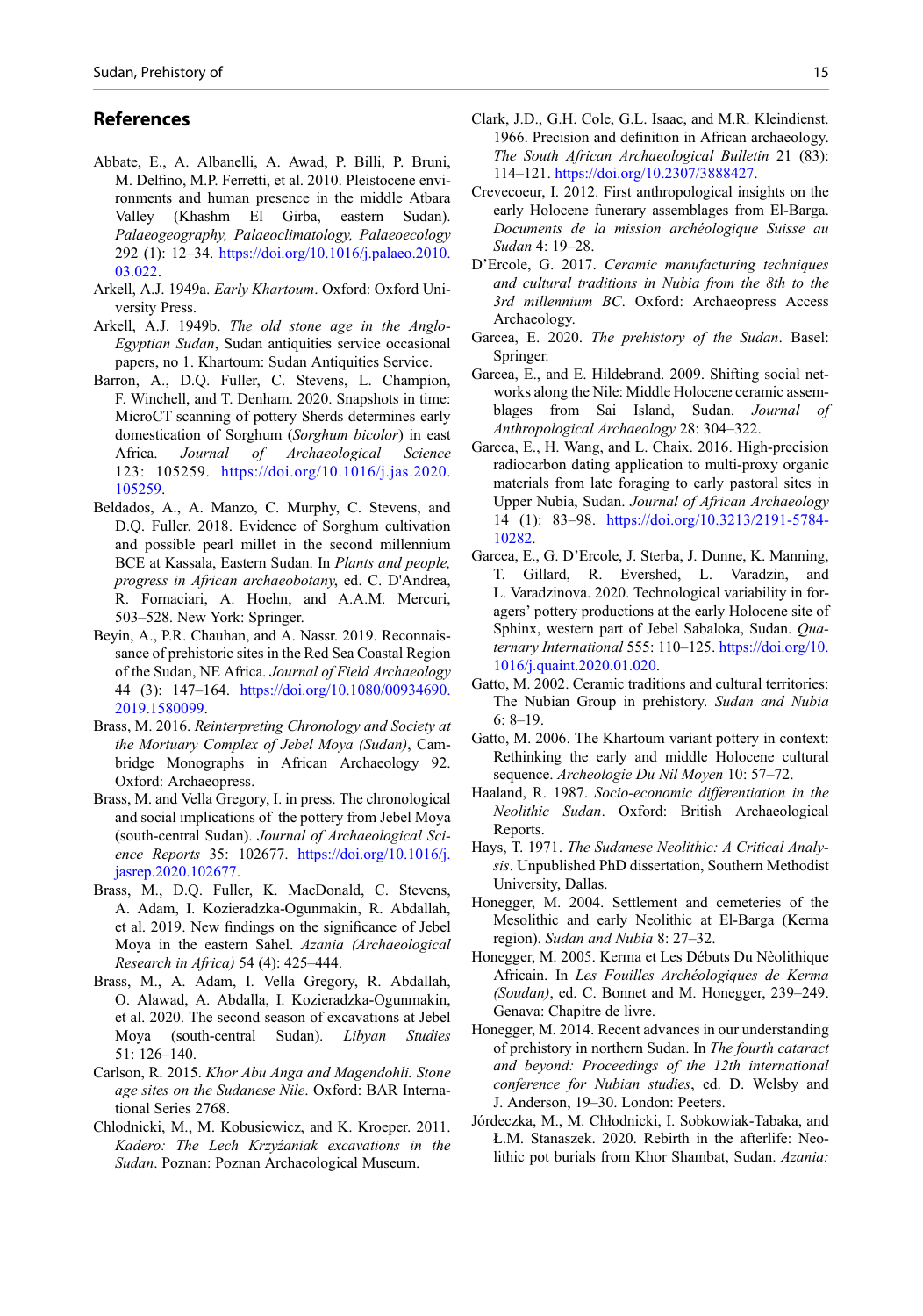<span id="page-15-0"></span>Archaeological Research in Africa 55 (1): 44–68. [https://doi.org/10.1080/0067270X.2020.1721840.](https://doi.org/10.1080/0067270X.2020.1721840)

- Linseele, V. 2013. Early stock keeping in Northeastern Africa: Near eastern influences and local developments. In Neolithisation of Northeastern Africa, ed. N. Shirai, 97–108. Berlin: Ex Oriente.
- Linseele, V and Zerboni, A. 2018. Done with fish? A diachronic study of fishing in the Holocene Nile basin of Sudan. Quaternary International 471A: 229–240. <https://doi.org/10.1016/j.quaint.2017.04.024>.
- Madella, M., J.J. García-Granero, A.P. Ryan, W. Out, and D. Usai. 2014. Microbotanical evidence of domestic cereals in Africa 7000 years ago. PLoS One 9 (10): e110177. [https://doi.org/10.1371/journal.pone.](https://doi.org/10.1371/journal.pone.0110177) [0110177](https://doi.org/10.1371/journal.pone.0110177).
- Manzo, A. 2012. From the sea to the deserts and back: New research in eastern Sudan. British Museum Studies in Ancient Egypt and Sudan 18: 75–106.
- Masojć, M. 2010. First note on the discovery of a stratified Palaeolithic site from the Bayuda Desert (N-Sudan) within MAG concession. Mitteilungen der Sudanärchaologischen Gesellschaft du Berlin 21: 63–70.
- Masojć, M., A. Nassr, J.Y. Kim, J. Krupa-Kurzynowska, Y. Sohn, M. Szmit, J. Kim, H. Choi, M. Wieczorek, and A. Timmermann. 2019. Saharan green corridors and middle Pleistocene dispersals across the eastern Desert, Sudan. Journal of Human Evolution 130: 141–150. <https://doi.org/10.1016/j.jhevol.2019.01.004>.
- McDermott, F., C. Stringer, R. Grün, C.T. Williams, V.K. Din, and C.J. Hawkesworth. 1996. New Late-Pleistocene uranium–thorium and ESR dates for the Singa hominid (Sudan). Journal of Human Evolution 31 (6): 507–516. [https://doi.org/10.1006/jhev.](https://doi.org/10.1006/jhev.1996.0076) [1996.0076.](https://doi.org/10.1006/jhev.1996.0076)
- Nelson, K., and and Associates. 2002. Holocene settlement of the Egyptian Sahara (volume 2): The pottery of Nabta Playa. New York: Kluwer Academic/Plenum.
- Osypiński, P., M.W. Morley, M. Osypińska, and A.M. Kotarba-Morley. 2016. Affad 23: Settlement structures and Palaeoenvironments in the terminal Pleistocene of the middle Nile Valley, Sudan. Antiquity 90 (352): 894–913. [https://doi.org/10.15184/aqy.](https://doi.org/10.15184/aqy.2016.110) [2016.110](https://doi.org/10.15184/aqy.2016.110).
- Out, W., P. Ryan, J.J. García-Granero, J. Barastegui, L. Maritan, M. Madella, and D. Usai. 2016. Plant exploitation in Neolithic Sudan: A review in the light of new data from the cemeteries R12 and Ghaba. Quaternary International 412: 36-53. [https://doi.org/10.](https://doi.org/10.1016/j.quaint.2015.12.066) [1016/j.quaint.2015.12.066](https://doi.org/10.1016/j.quaint.2015.12.066).
- Posnansky, M. 1982. African archaeology comes of age. World Archaeology 13 (3): 345–358. [https://doi.org/10.](https://doi.org/10.1080/00438243.1982.9979838) [1080/00438243.1982.9979838.](https://doi.org/10.1080/00438243.1982.9979838)
- Reinold, J. 2001. Kadruka and the Neolithic in the northern Dongola reach. Sudan and Nubia 5: 2–10.
- Sadig, A. 2010. The Neolithic of the middle Nile region: An archaeology of Central Sudan and Nubia. Kampala: Fountain Publishers.
- Salvatori, S. 2012. Disclosing archaeology complexity of the Khartoum Mesolithic: New data at the site and

regional level. African Archaeological Review 29: 399–472.

- Salvatori, S., and D. Usai. 2008. A neolithic cemetery in the northern Dongola Reach: Excavations at site R12. Oxford: BAR (International series, 1814).
- Salvatori, S., and D. Usai. 2019. The Neolithic and "pastoralism" along the Nile: A dissenting view. Journal of World Prehistory 32: 251–285.
- Salvatori, S., D. Usai, and A. Zerboni. 2011. Mesolithic site formation and Palaeoenvironmental along the White Nile. African Archaeological Review 28: 177–211.
- Salvatori, S., D. Usai, and Y. Lecointe. 2016. Ghaba. An early neolithic cemetery in central Sudan. Frankfurt: Africa Magna Verlag.
- Scerri, E. 2019. Cultural taxonomy for the European upper Palaeolithic: A wide-ranging problem. Antiquity 93 (371): 1362–1364. [https://doi.org/10.15184/aqy.](https://doi.org/10.15184/aqy.2019.135) [2019.135.](https://doi.org/10.15184/aqy.2019.135)
- Spinapolice, E., A. Zerboni, M. Meyer, and D. Usai. 2018. Early human occupation at Al-Jamrab (White Nile region, Central Sudan): A contribution to the understanding of the MSA of eastern Africa. Journal of African Archaeology 16 (2): 193–209. [https://doi.org/](https://doi.org/10.1163/21915784-20180010) [10.1163/21915784-20180010.](https://doi.org/10.1163/21915784-20180010)
- Suková, L., and V. Cilek. 2012. The landscape and archaeology of Jebel Sabaloka and the sixth Nile cataract. Interdisciplinaria Archaeologica Natural Sciences in Archaeology 3: 189–201.
- Usai, D. 2005. Early Holocene seasonal movements between the desert and the Nile Valley: Details from the lithic industry of some Khartoum variant and some Nabta/Kiseiba sites. Journal of African Archaeology 3: 103–115.
- Usai, D. 2019. The palaeolithic/stone age. In Handbook of ancient Nubia, ed. D. Raue, 155–170. Berlin/Boston: De Gruyter. [https://doi.org/10.1515/](https://doi.org/10.1515/9783110420388-008) [9783110420388-008](https://doi.org/10.1515/9783110420388-008).
- Usai, D., and S. Salvatori. 2019. The Mesolithic period on the White Nile region and the Al-Khiday sites. Azania: Archaeological Research in Africa 54 (4): 445–467.
- Usai, D., S. Salvatori, P. Iacumin, A. Di Matteo, T. Jakob, and A. Zerboni. 2010. Excavating a unique pre-Mesolithic cemetery in central Sudan. Antiquity Project Gallery 84 (323). [http://www.antiquity.ac.uk/projgall/](http://www.antiquity.ac.uk/projgall/usai323/) [usai323/](http://www.antiquity.ac.uk/projgall/usai323/).
- Van Peer, P. 1991. Interassemblage variability and Levallois styles: The case of the northern African middle Palaeolithic. Journal of Anthropological Archaeology 10 (2): 107–151. [https://doi.org/10.1016/0278-](https://doi.org/10.1016/0278-4165(91)90017-R) [4165\(91\)90017-R](https://doi.org/10.1016/0278-4165(91)90017-R).
- Van Peer, P., R. Fullagar, S. Stokes, R. Bailey, J. Moeyersons, F. Steenhoudt, A. Geerts, T. Vanderbeken, M. De Dapper, and F. Geus. 2003. The early to middle stone age transition and the emergence of modern human behaviour at site 8-B-11, Sai Island, Sudan'. Journal of Human Evolution 45 (2): 187–193. [https://doi.org/10.1016/S0047-2484\(03\)](https://doi.org/10.1016/S0047-2484(03)00103-9) [00103-9](https://doi.org/10.1016/S0047-2484(03)00103-9).